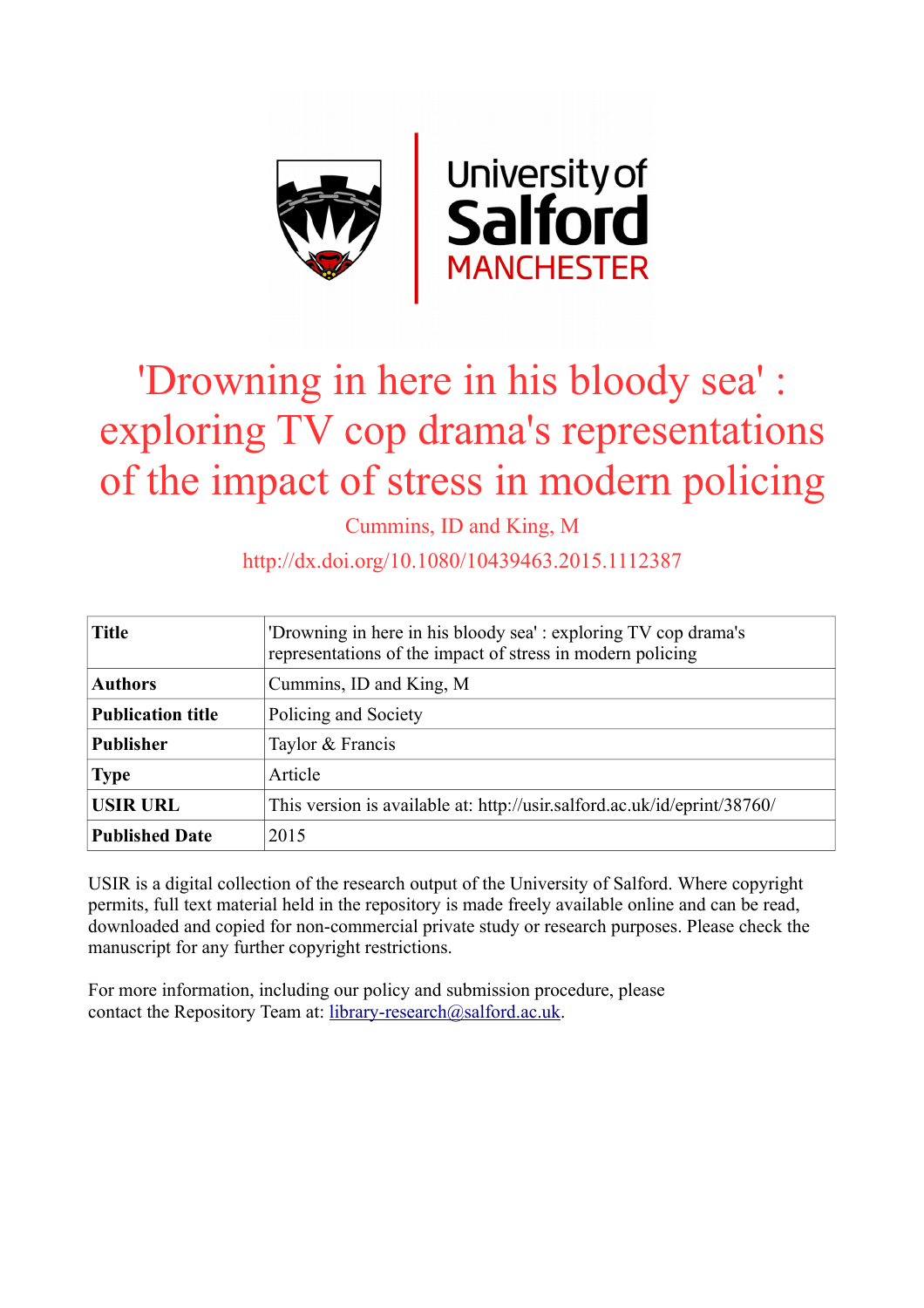# *Introduction*

The Criminal Justice System is a part of society that is both familiar and hidden. It is familiar in that a large part of daily news and television drama is devoted to it (Carrabine, 2008; Jewkes, 2011). It is hidden in the sense that the majority of the population have little, if any, direct contact with the Criminal Justice System, meaning that the media may be a major force in shaping their views on crime and policing (Carrabine, 2008). As Reiner (2000) notes, the debate about the relationship between the media, policing, and crime has been a key feature of wider societal concerns about crime since the establishment of the modern police force. He outlines the recurring themes in post-war debates in this field. For Conservatives there has been an ongoing concern that the media is criminongenic, as it serves to undermine traditional institutions, including the police. From the viewpoint of radical criminology, the impact of the media is two-fold: it exaggerates legitimate concerns about crime and emphasises the bureaucratic and other restrictions under which the police operate (Reiner, 2000). This is seen as undermining due process and legitimatising what can be termed a 'maverick' approach to policing. An early example of this can be seen in Clint Eastwood's *Dirty Harry* movies (Siegel, 1971) where Harry Callaghan acts as a one-man law enforcement system outside of the formal legal process, a process portrayed as corrupt, inefficient, and concerned with offenders' rights rather than protecting victims. From a policing perspective, Reiner (2000) argues that film and TV drama creates a simplistic narrative of crime solving that is almost completely divorced from the reality of modern police work, a finding consistent with more recent work by Cummins et al., (2014).

Despite the ongoing portrayal of police work as dynamic and exciting, the majority of it is not (Cummins et al., 2014). To take but one example, murder investigations involve a great deal of checking information, gathering statements and looking at tapes from CCTV, rather than the psychological profiling and car chases encouraged in the popular imagination by TV cops. The end of the hunt for Peter Sutcliffe, The Yorkshire Ripper, provides a good illustration. He was arrested following an essentially routine stop by police officers as his car had a faulty brake light (Burn, 1990).

1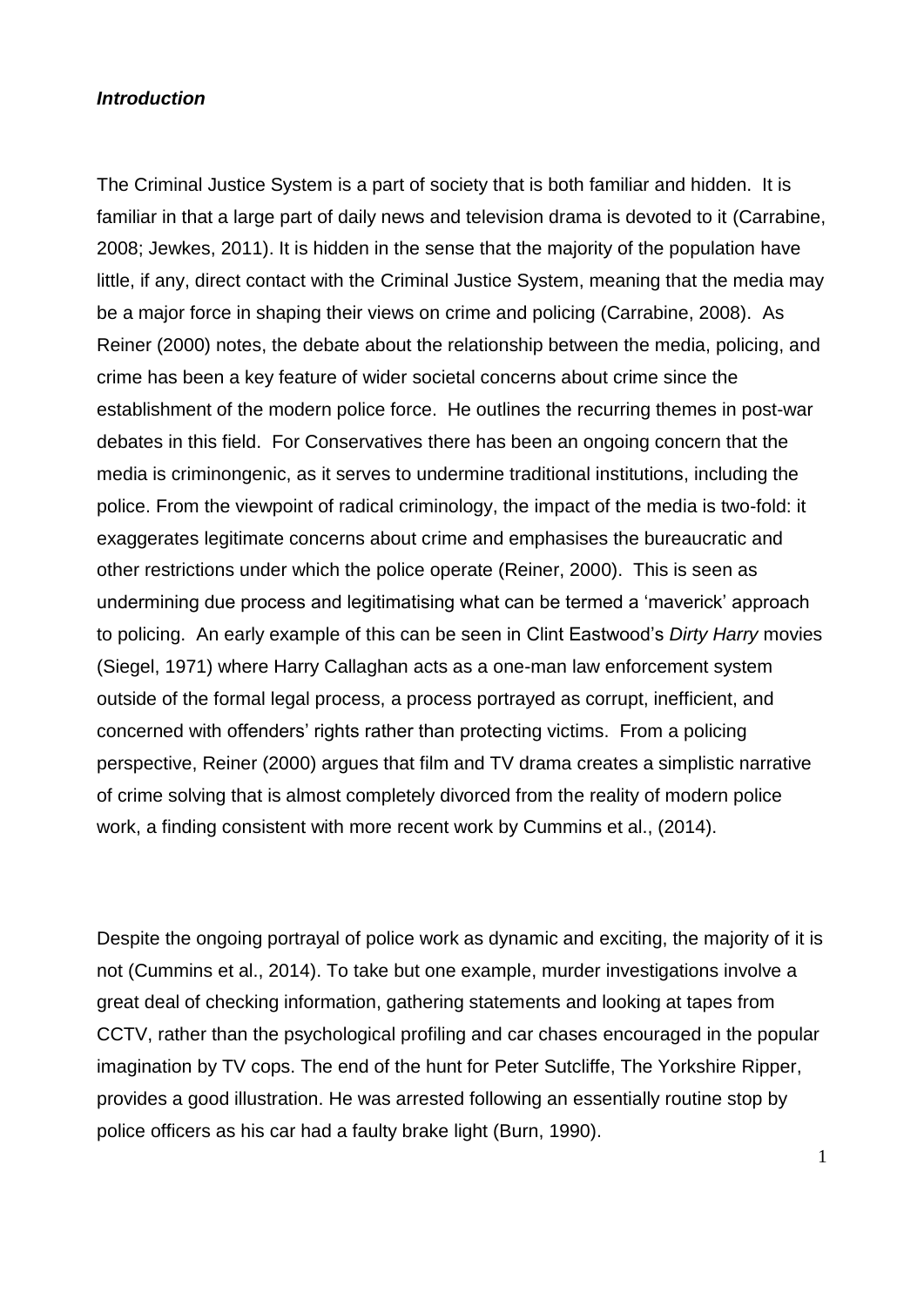In popular culture the dominant portrayal of police and policing is one of heightened drama with the investigation of serious crimes, particularly sexual crimes, rampant serial killers, and murderous assaults by strangers as the staple diet of TV drama. This image has been developed to include the new technologies and techniques available. The high-tech crime solvers of *CSI* (Zuiker, 2000 – Present) are a modern version of the Holmesian detective genius. The media, it can be argued, has a key role to play in the construction of knowledge of crime and policing. Policing has been ranked amongst the five most stressful occupations (Violanti, 1996) and contemporary representations of policing often contain storylines which document the impact of investigating violent crime. This has, in fact, become a key theme of the modern police procedural drama. Representations of the police officer on a continuum ranging from 'married to the job' to 'broken by the job' has a history dating back to the emergence of the private investigator in the Hollywood film noir era of the 1940s (Clarke, 2005). This article will explore this issue, tracing the development of the police procedural drama on TV and the changing representations of policing. It is worth, though, first exploring the issues of occupational culture and policing and stress which feed into such representations.

# *Policing and Occupational Culture*

Sackmann (1991) defines culture as the collective construction of social reality. A great deal of the analysis of policing focuses on 'cop culture'. There are a number of difficulties with using 'cop culture' instrumentally. As Chan (1996) argues, occupational culture is not monolithic and is poorly defined. In fact, as Manning (1993) states, there are clear differences between 'street cop culture' and 'management culture'. The term 'cop culture' can, in fact, be interpreted as a label for a form of hegemonic masculinity (Hearn, 2004) found in police settings. The major themes here would be: an emphasis on action as a solution to problems; a strong sense of group identity and hypermasculinity manifesting itself in a series of misogynistic and racist attitudes. In this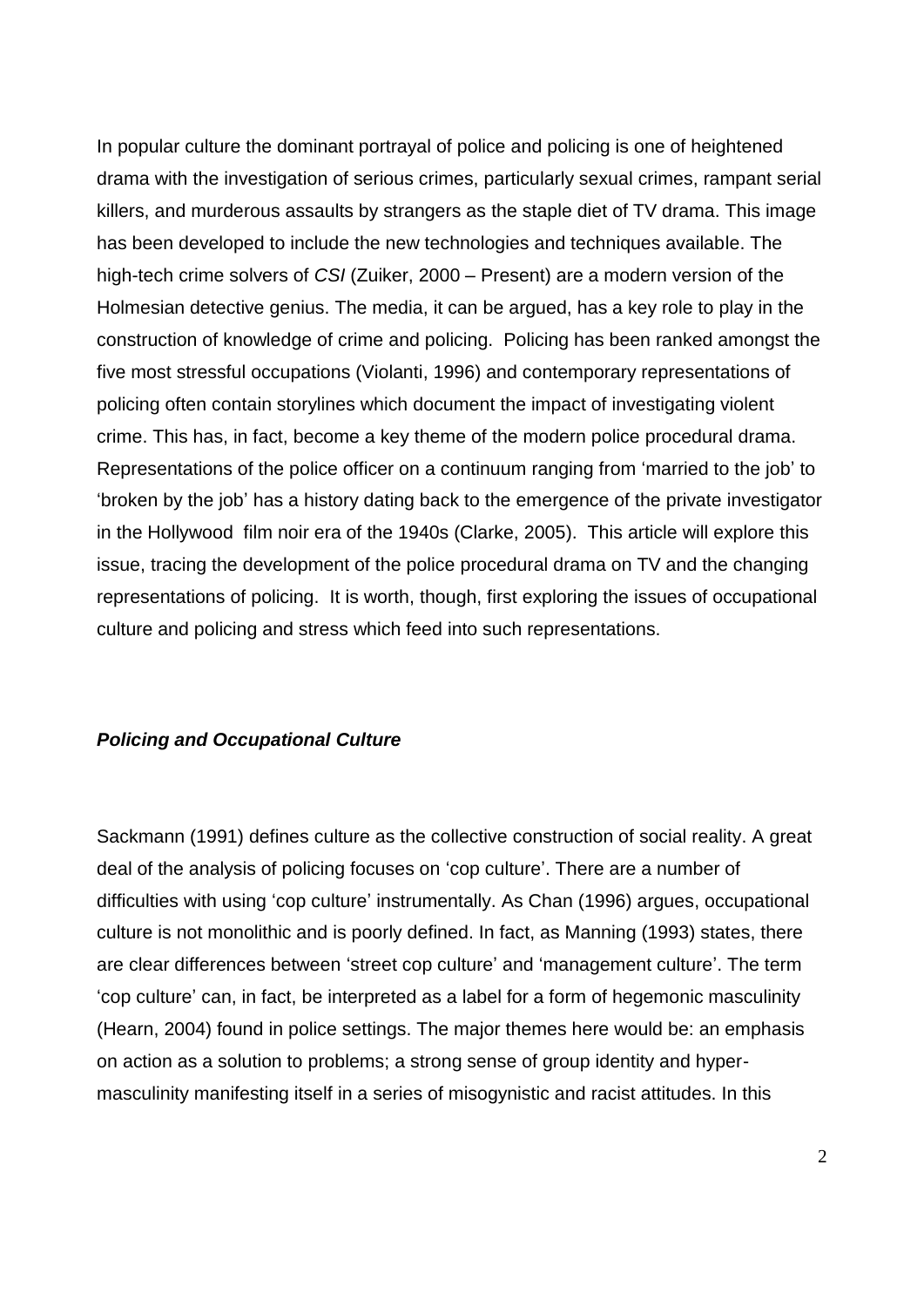schema, the police are hard-bitten, cynical and need to be aggressive to deal with the dangers that they face on a day to day basis. Reiner (2000) links the development of these cultural attitudes to the demands of police work itself rather than arising out of the wider society. Goldsmith (1990) suggests that these cultural attitudes are part of a functional response to the demands of the post. Waddington's (1999) work on police sub-culture is important here. Waddington (1999) concurs with the themes outlined by Reiner (2000), emphasising the us and them division and in-group isolation inherent in the sub-culture. Waddington (1999) argues, however, that police sub-culture is more complex than just a set of shared values; it can be seen as a set of attitudinal variables seeking to explain police behaviour and as a construct that pulls together a broad spectrum of thought or practice. It is, Waddington (1999) argues, a bridging concept between what police officers may say and do in the canteen (canteen culture) and how they may act in public. Holdaway (1983) has suggested that there is often exaggeration at work in this context and that this gap may not be as large as is thought.

Two elements of Waddington's (1999) exploration of police sub-culture are particularly pertinent to changing representations of policing over the decades and link directly to notions of police work as a stressful occupation. One is the conceptualisation of policing as 'dirty work' (Hughes, 1962). 'The police act in ways that would otherwise be exceptional, exceptionable or illegal' (Waddington, 1999:299), violating privacy, often using force, and this is key in relation to boundaries and the ways in which boundaries can be blurred. Glorifying violence and acting within the rules of hegemonic masculinity (Hearn, 2004) creates an image of the heroic figure. Linked to this is the occupational self-image of crime-fighter. A review of evidence by Morris and Heal (1981) concluded that the police have little impact on crime rates and spend little time on crime-related tasks. Waddington (1999:300) observes: 'The very fact that police devote so much time and effort to affirming what their daily experience denies should alert us to its ideological importance'. It is the police officer as crime fighter that predominates in representations of policing and, as Manning (1977) has argued, this provides legitimacy for their action in the eyes of the external audience. Waddington (1999) concludes his appreciation of cop culture by identifying the fragility of police culture and the marginal position of the police in wider society. These are issues which have come to the fore in more recent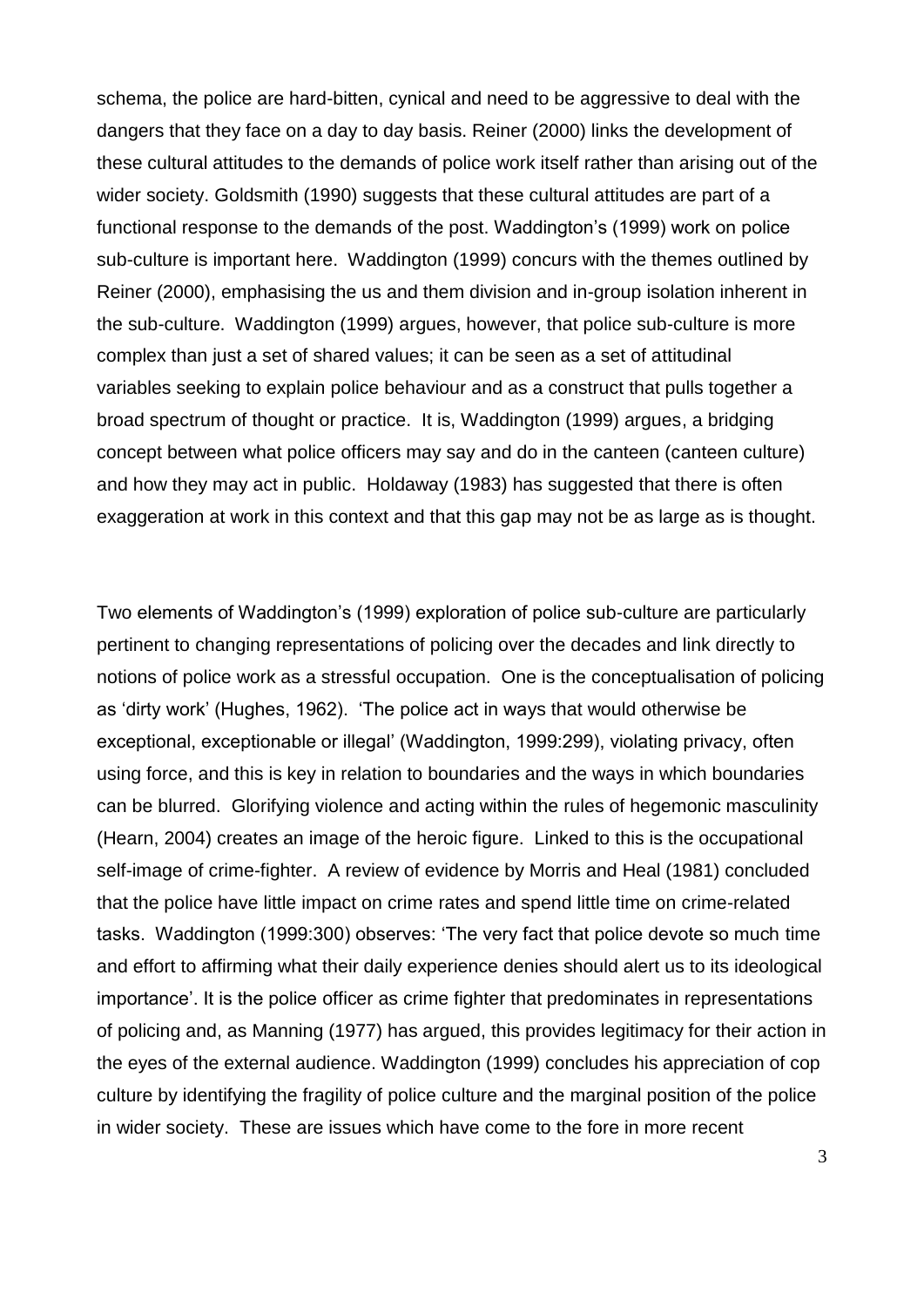representations of policing and this situation often links directly to the stresses of the job, and the inherent contradiction between the police officer's self-image and the demands of the job in reality.

As Manning (1993) suggests, any discussion of police culture needs to explore the attitudes that officers have about their own roles but also the wider society that they live in and police. This is vital because these attitudes underpin officers' conduct. One feature of this set of attitudes that has been highlighted is the police officers' exaggerated sense of mission. As Skolnick (1966) comments, the fact that police officers are charged with the defence of societal values (obviously, a contested concept) then it is inevitable that they see themselves as the living embodiment of these values. The knock-on effect of this is that those they arrest or come into contact with on a daily basis are seen as being 'other' or cut-off from mainstream society. In the Channel Four series *Coppers* (Phillipson, 2010 - present), a fly on the wall documentary series about the daily working lives of officers in the Nottingham force, officers used the term 'snafu' to refer to the residents of a local estate – when asked to explain the term one officer replied ' subnormal and fucking useless'. It would be generous in the extreme to see such comments as workplace banter or another example of the famously cynical police humour. They indicate that a tie has been severed between the police and the communities that they are employed to protect.

### *Policing and Stress*

The policing environment is inherently stressful. Police officers come face to face with a wide range of society's most intractable problems on a daily basis (Kelly, 2005). Within this environment, police officers are expected to be able to react, quickly and appropriately to events such as domestic violence, public disorder or serious accidents. This is part of the attraction of the role but it also brings with it the dangers that these factors will have a seriously negative impact on the mental health of individual officers. Kroes et al.'s (1974) study identified policing as the second most stressful occupation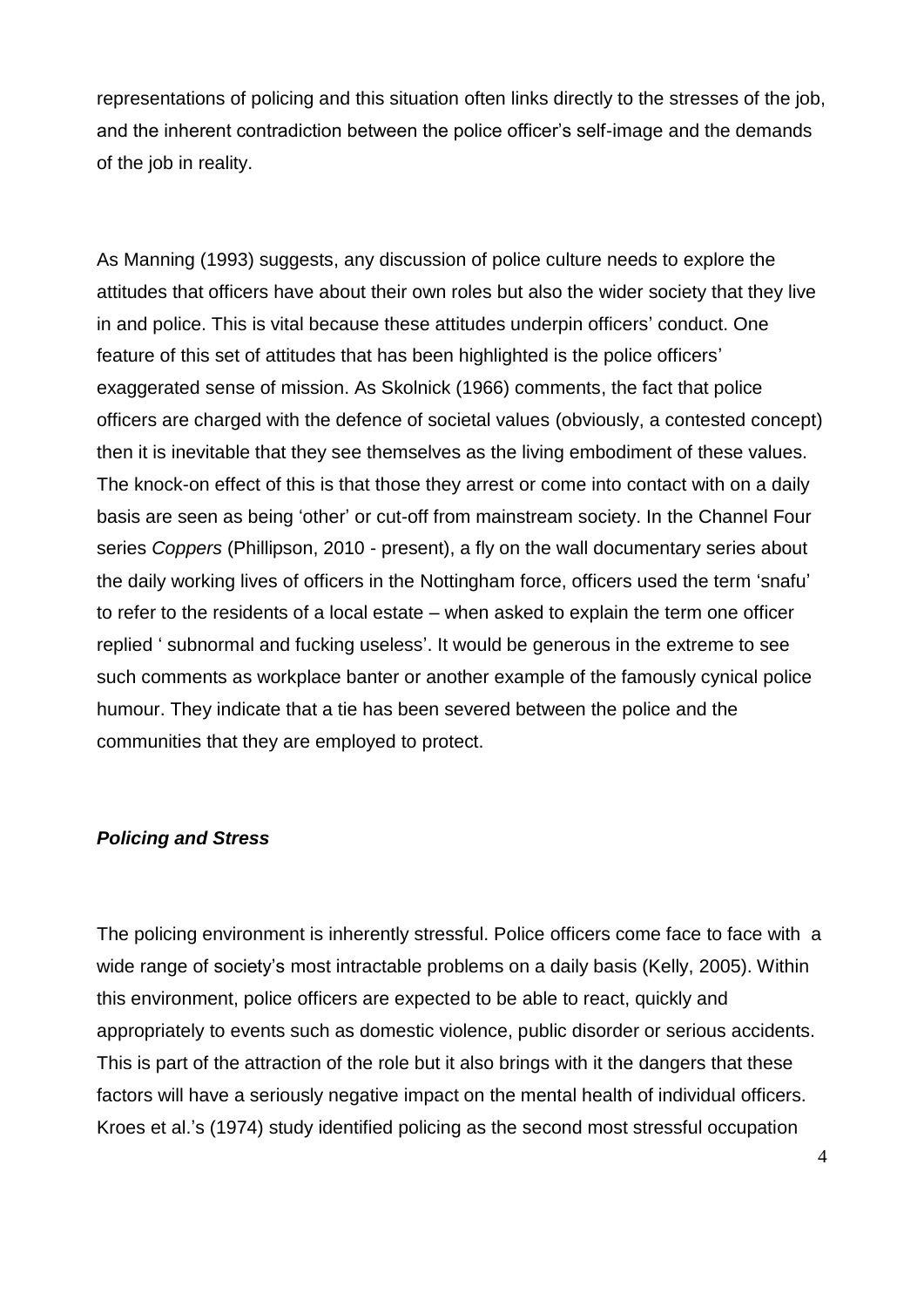after air-traffic controller. The police work in an environment which requires them to be hyper- vigilant. There are long periods of mundane work whilst on duty – for example one of the largest complaints from police officers is the sheer volume of paperwork and bureaucracy that any intervention generates. This complaint is, of course, the cry of the frustrated public servant across a range of settings such as health and social care (Violanti, 1996). The dissonance is perhaps even greater when contrasted with the dominant media image of the police as assertive, dynamic thief-takers.

The factors outlined above suggest that police officers are likely to face high, possibly extremes levels of work place stress. As well as the nature of the job, the essentially macho culture of police departments makes it difficult, if not impossible for officers to raise these issues. Despite the implementation of a series of diversity initiatives, policing culture on patrol is very similar to that outlined in the classic ethnographic studies of the 1970s (Reiner, 2000). Attitudes to workplace stress are part of this phenomenon. Acknowledging any personal problem is still seen as a sign of weakness – it is part of the job so you have to get used to it. In Violanti's (2010) study police officers identified the major causes of stress as the bureaucratic side of the job. It is interesting that those aspects of the job, such as the threat of having to deal with physical violence, which would to the outsider seem the most stressful, were largely downplayed. There is an increasing body of research that explores the long-term physical and emotional impacts of stress on police officers. As Violanti et al. (1998) argue, the fact that police officers, at the time of recruitment are fit, strong and healthy but subsequently retire early on health grounds and have lower life expectancy than the wider population, demonstrates the long-term impact of workplace stress.

A series of studies (Malasch and Jackson, 1979; Malasch, 1982; Violanti 1996; Violanti et al., 1998; Hackett and Violanti, 2003; Violanti, 2010) emphasise that being a police officer can put mental and physical health at some risk. As Kelly (2005) notes, very little, if any, attention is paid to mental health issues in police training. Cummins and Jones (2010) argue that any police training in mental health awareness has to include a forum where officers can explore their own mental well-being. Part of the reason for this being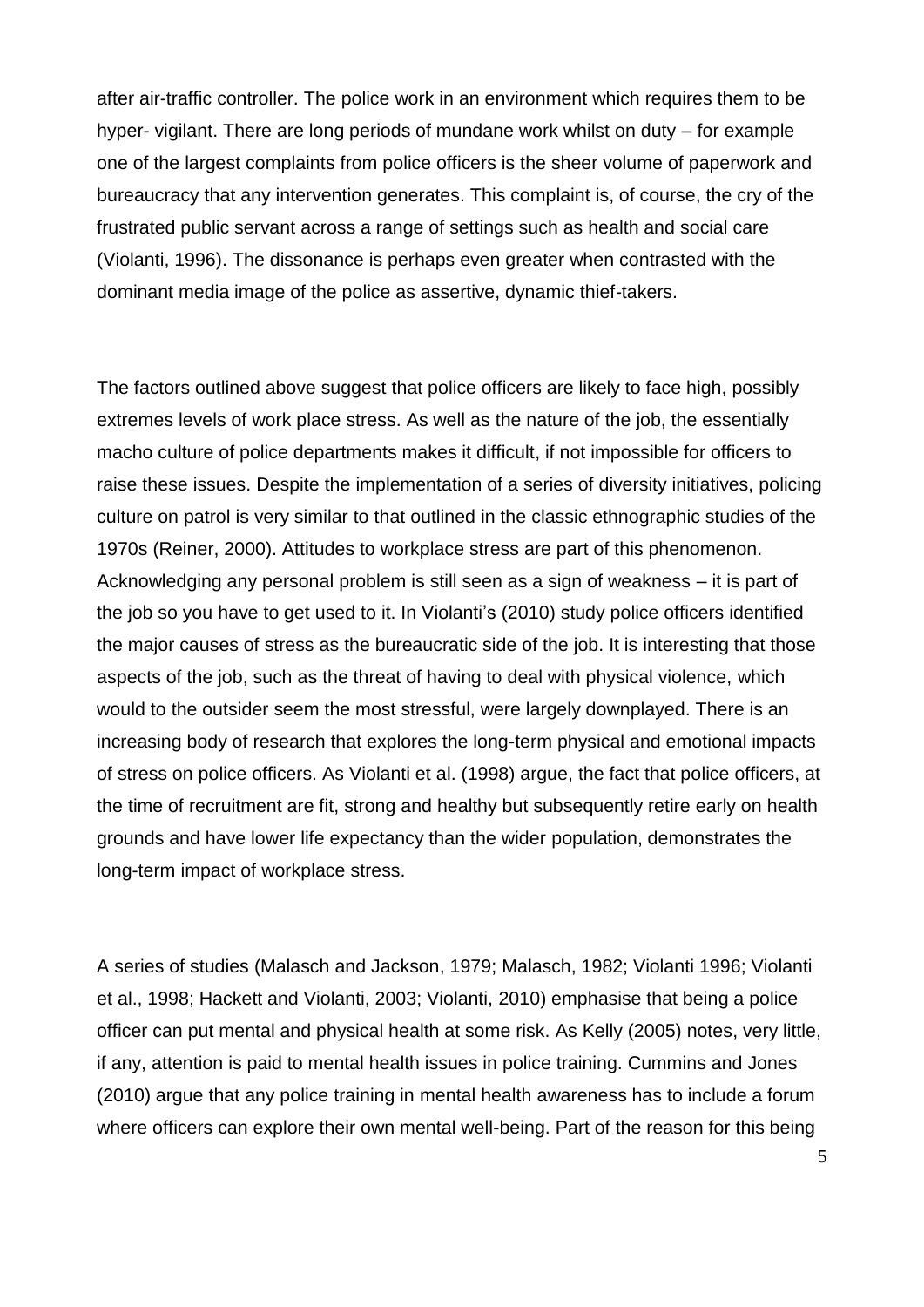the high level of need they identified, but, also, the fact that officers' greater understanding of their own mental health may improve working relationships with service- users. The emotional damage that policing can cause is related to the operational environment. As Weisinger (1985) states, officers on duty need to suppress emotions rather than express emotions. This is well illustrated in *Life on Mars* (Jordan, 2006 - 2008), a noughties revisiting of 70s' cop culture, when, following an officer being caught in an explosion, the solution to the post-traumatic stress he is obviously facing is to go to the pub. There is a well-established police culture of socialising with work colleagues, usually involving alcohol. This has inherent dangers, one of which is that this serves to isolate and alienate officers from their friends and families. In addition, police culture encourages the belief that officers are somehow immune to these pressures (Reiner, 2000). As Kirschmann (2000) notes, police officers do not seek help because of a mixture of pride and fear. The nature of the work means that officers can become alienated from the wider community, including their own families. The result is that they come to rely on the 'police family' which struggles to acknowledge that any difficulties exist in the first place. This was another key theme of the recent study conducted with retired officers (Cummins et al., 2014) and ,more recently, blogs documenting the impact of the stresses of policing on officers have started to emerge on social media.Nathan Constable's (2015) post-The man who cried;a career in the police comes with a heavy emotional cost- is a good example..

One aspect of the increased interest in the problems of workplace stress in the past two decades has been the concepts of 'vicarious trauma' and 'burnout'. The individual symptoms of work place stress can include: depression, anxiety, poor sleep, headaches, decrease in sexual interest, withdrawal, irritability, poor communication, drug and alcohol abuse, low self-esteem and difficulty in decision making. Vicarious trauma is a way of exploring the impact of working with traumatized individuals. Initial work (McCann and Pearlmann, 1990) was carried out with counsellors who were supporting the victims of sexual violence. Vicarious trauma is seen as a cumulative process where the worker, though not subject to the same traumatic events, begins to exhibit symptoms that are similar to Post-traumatic Stress Disorder (PTSD). Adams and Riggs (2008) outline a number of possible symptoms including anxiety/depression, somatic symptoms,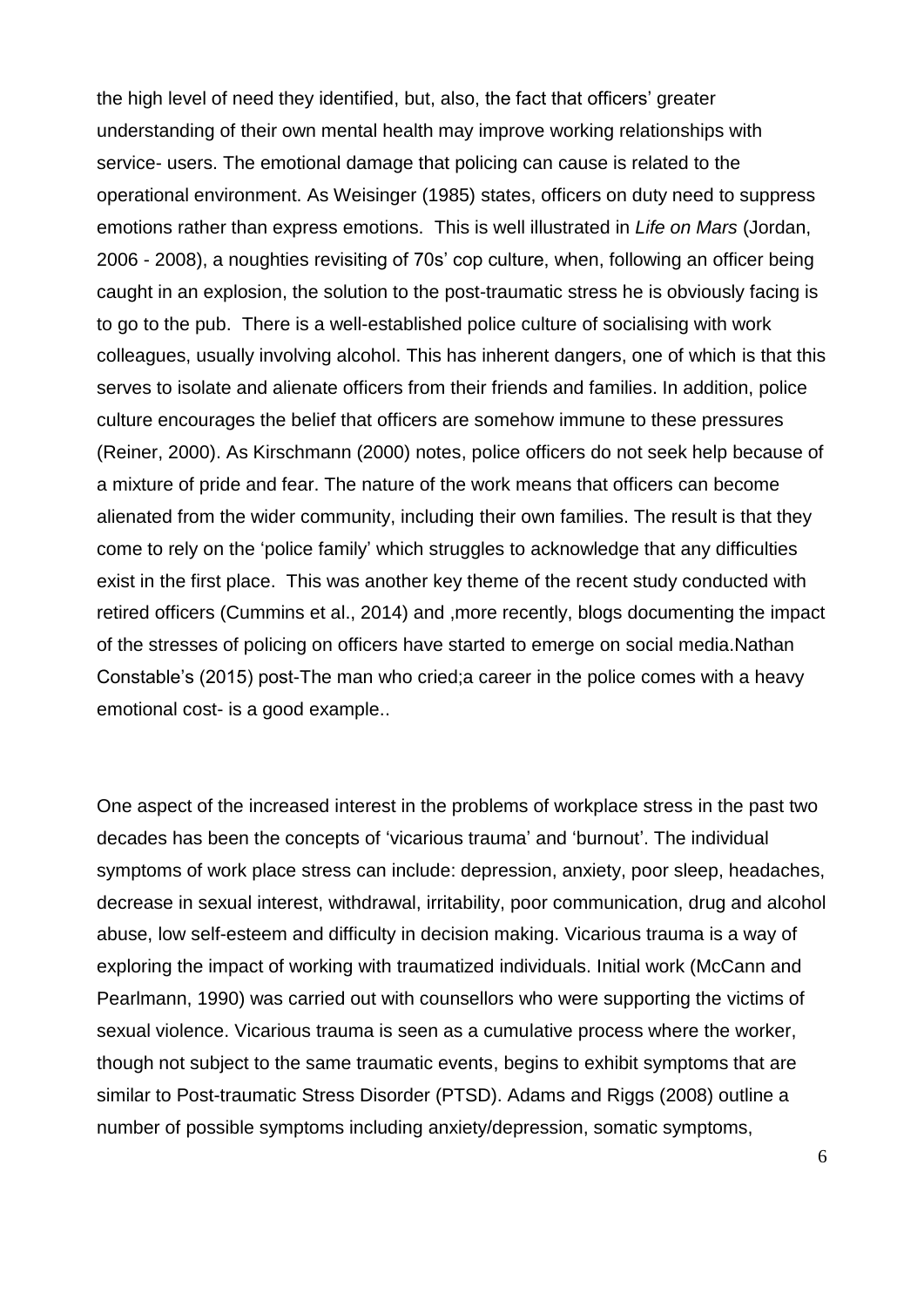emotional numbing and the blurring of personal and professional boundaries. The idea of vicarious trauma was subsequently applied to other professions, for example medical and disaster relief workers. The concept has also been used to explore the long-term effects of police work. The idea of vicarious trauma explicitly acknowledges that there is a possible emotional and psychological cost to supporting those who have undergone extreme sexual and physical trauma. The original study of vicarious trauma took place in an environment where one would assume that staff were much more aware of emotional issues. Even in this environment, it was difficult to support staff, and as previously stated, occupational culture in the police force often mitigates against an open acknowledgement of these stresses (Sackmann, 1991).

### *Methods*

The authors' aim was to examine the way in which representations of policing have changed over a fifty year period with the officer broken by the job gradually becoming the predominant image in the early  $21<sup>st</sup>$  Century, a reflection of an increasing body of academic work on police culture and stress.

A number of relevant texts were analysed using the approach of bricolage as a research method. This included reviewing previous literature plus the original analysis of 21st Century texts. Wibberley (2012:6) states that 'bricolage brings together in some form, different sources of data' and that 'the consideration of the process by which bricolage is built – however emergent – is an important aspect of the overall work'. Kincheloe (2005) argues that bricolage is grounded in cultural hermeneutics and this locates a research study within a cultural, social, political and social framework. He states: 'Focusing on webs of relationships instead of simply things-in-themselves, the bricoleur constructs the object of study in a more complex framework' (Kincheloe, 2005:323). Thus, the method, argues Kincheloe (2005), draws the researcher to go beyond the boundaries of particular disciplines in addressing the complexity of the real world, a mingling of material reality and human perception. This active construction of a method which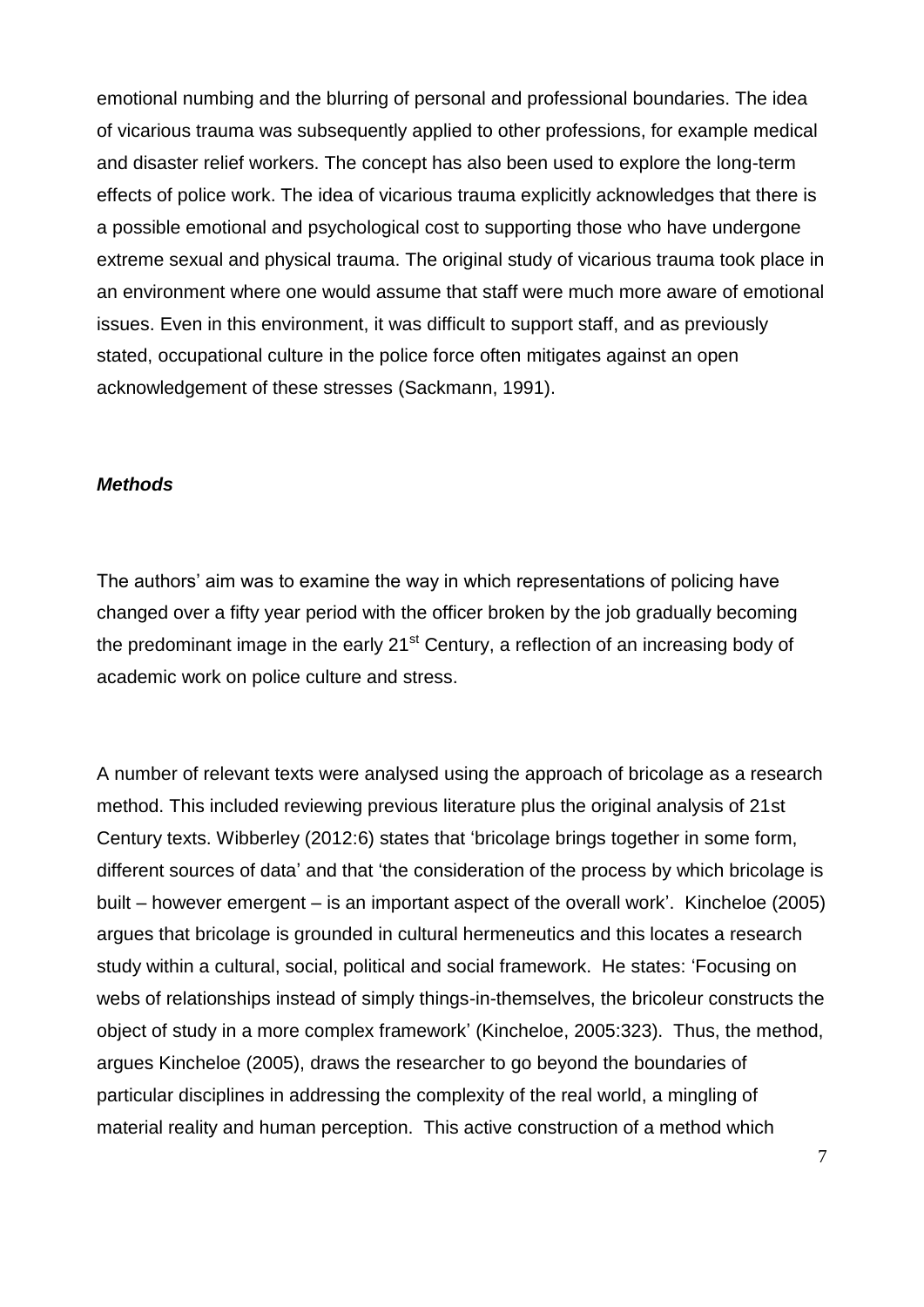interacts with the object of inquiry may, for example, include the focus on central texts (i.e. particular TV or film texts) but may also include what McKee (2003) refers to as intertexts about the texts (e.g. the author's own thoughts on their work) plus newspaper reports of the events used in the text, written versions of the text itself or the events described therein. Works by Levi-Strauss (1972) and Freeman (2007) talk of making sense of knowing, using a number of sources and this is similar to McKee's (2003) idea of using intertexts about texts as a part of their analysis. Mol (2002) sees a blurring of disciplinary boundaries as an essential part of the bricolage approach.

The 'faction' (fiction of the facts) at work in David Peace's *Red Riding Trilogy*, (Jarrold et al., 2009), based on a number of investigations by the West Yorkshire Police Force in the late '70s and early '80s, for example, can itself be seen as a form of bricolage in its drawing on real events and characters, woven together through fictional dialogue and mirroring the past in the present. Much police TV drama draws on real life cases. Lincoln (2001:693) sees bricolage as 'the assembly of mythic elements, motifs, allusions, characterizations and other stock materials to form stories'. Kincheloe's (2005) notion of the object of study as culturally inscribed and historically situated is reflected in Peace's *Red Riding Trilogy* (Jarrold et al., 2009) for example. This approach is supported by Levi Strauss' (1972) ideas on the complexity and unpredictability of the cultural domain and Lincoln's (2001) notion of the bricoleur as anthropologist.

The work also takes an approach rooted in cultural criminology (Ferrell et al., 2008), or rather a development of Jeff Ferrell's original idea, which was to understand the public's mediated fascination with crime and violence as a form of spectacle or carnival (Jewkes, 2011) a celebration of criminal activity. However, Bolton (2005) drawing on Dyer's (1973) work, in examining Hollywood film noir has argued that the pleasures gained from watching the flawed characters and the inevitable tragedy of film noir is a dystopian spectacle, and the shift in representations of policing over the past fifty years, can be read in a similar vein, particularly the recent emergence of Euro Noir and Nordic Noir,.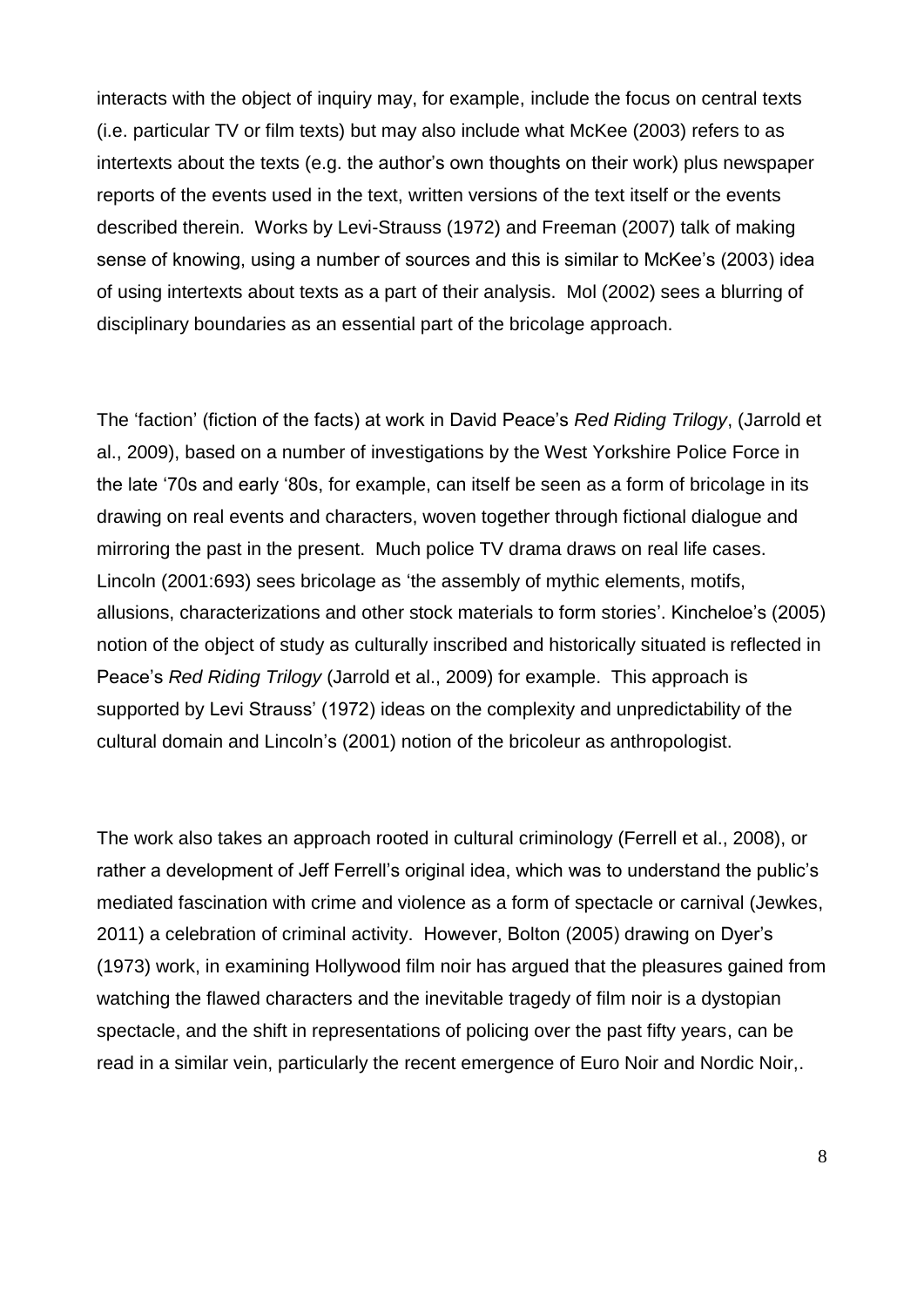The use, then, of bricolage to analyse texts, what Bentley (2005) has conceptualized as a post-structuralist approach in his study of 1990s' British fiction, was seen by the authors as highly relevant and appropriate. A textual analysis approach using a search for specific language, phrases and signs and signifiers was devised, based on a framework suggested by Fairclough (1995), McKee (2003) and van Dijk (1993), and was applied to three contemporary texts (from Sweden, the US and the UK), all examples of dystopian spectacle (Bolton, 2005) and a reflection of the impact of the job on individual police officers.

# *Cops on TV*

Allen et al, (1997) argue that an interest in policing on UK TV was established by the popularity of *Dixon of Dock Green* (Willis, 1955-1976), reflecting a post-war social consensus model of policing. Jack Warner went on to play archetypal British Bobby, George Dixon, for 21 years. The character was originally seen as Constable 693 of Paddington Green in the Ealing film *The Blue Lamp* (Dearden, 1950). The homely and reassuring values that Dixon represented were summarized in his catchphrase 'Evenin' All' and the setting, an idealized version of the East End of London, reflected key notions of white working class identity (Wilmott and Young, 1957). Clarke (2005:44) describes Dixon as a 'straight-backed, straight-laced, straight-thinking man with all the values of a boy scout'. The community-based setting, holistic nature of the work, caring approach and it's early evening scheduling made it family viewing (Leishman and Mason, 2003) and provided a sharp contrast to previous US produced police procedurals (Leishman and Mason, 2003).

However, rising crime rates and public concern about crime combined with the success of the 1960s' British new wave films (Zarhy-Levo, 2010) portraying the gritty reality of Northern working class Britain, often dwelling on the darker aspects of society, saw the emergence of a rival to Dixon. *Z Cars* (Kennedy-Martin and Prior, 1962-1978).was set in the fictional Newtown, based on Kirby in Liverpool, mainly on an estate comprising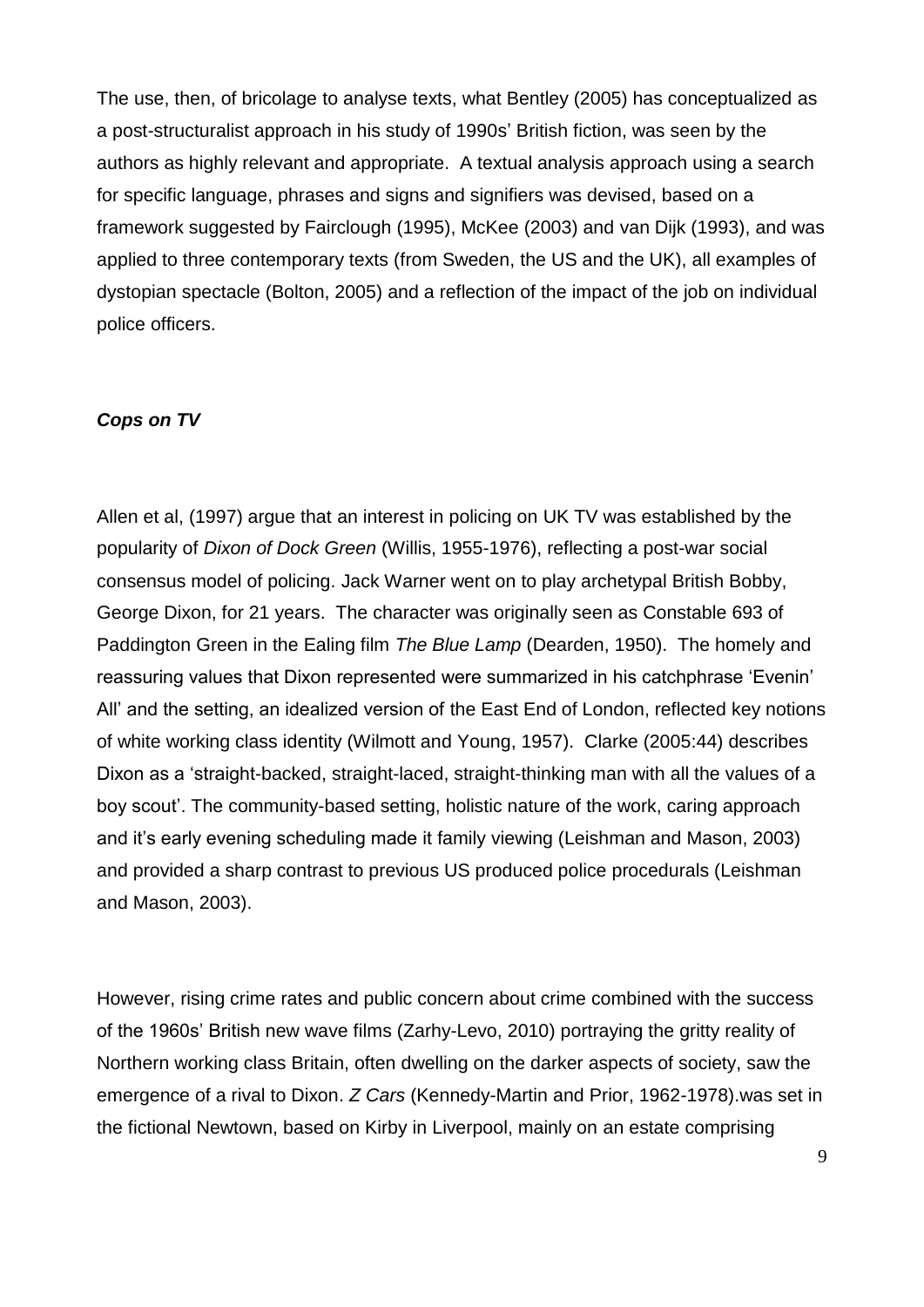people migrating from inner-city slum clearance.It reflected a mixed community, yet a lack of community, something that would emerge as a problem as the 1960s progressed (Sandbrook, 2006). The live shooting and hand-held camera work of the early series borrowed from the British new wave (Zarhy-Levo, 2010), and the focus on action and the patrol cars, representing the new emergent 'swinging sixties' ethos, produced a new kind of British police procedural. Interestingly, it introduced themes which were to become common in such procedurals in the following decades, officers overworked and under-resourced, rising crime, particularly violent crime, and the beginnings of a dominant bureaucracy. The officers who drove the Z Cars were also 'real' and flawed (Leishman and Mason, 2003). As Reiner (2003:22-3) states: 'The iconoclasm of Z Cars lay in its warts and all portrayal of the police as adults with personal weaknesses and defects, rather than the Dixonesque superannuated boy scout image'. The drinking, womanizing, gambling and domestic violence engaged in by the officers of Newtown represent the emergence of TV representation of the stresses of the job, a theme which would be taken up by later UK series.

Newburn (1999) has noted that policing in the UK has produced periods of malpractice and misconduct throughout its history. The early 1970s is one such period and the tensions this brought about for many individual officers represents an additional stress. *The Sweeney* (Kennedy-Martin, 1975-78) which appears in this period is often seen as 'the ultimate celebration of the police breaking the rules in order to obtain a conviction' (Leishman and Mason, 2003:69) and introduces the idea of the blurred lines dividing police and thieves (King and Cummins, 2015). *The Sweeney* (Kennedy-Martin, 1975- 78) owes a huge debt to Clint Eastwood's *Dirty Harry* (Siegel, 1971), the original maverick cop, in a film which transports Eastwood's firmly established cowboy persona to lawless 1970s' San Francisco. Harry's blatant disregard for rules and process in order to secure justice, combined with the representation of senior officers as bureaucratic liberals obsessed with red tape, establishes themes taken up in *The Sweeney* (Kennedy-Martin, 1975-78).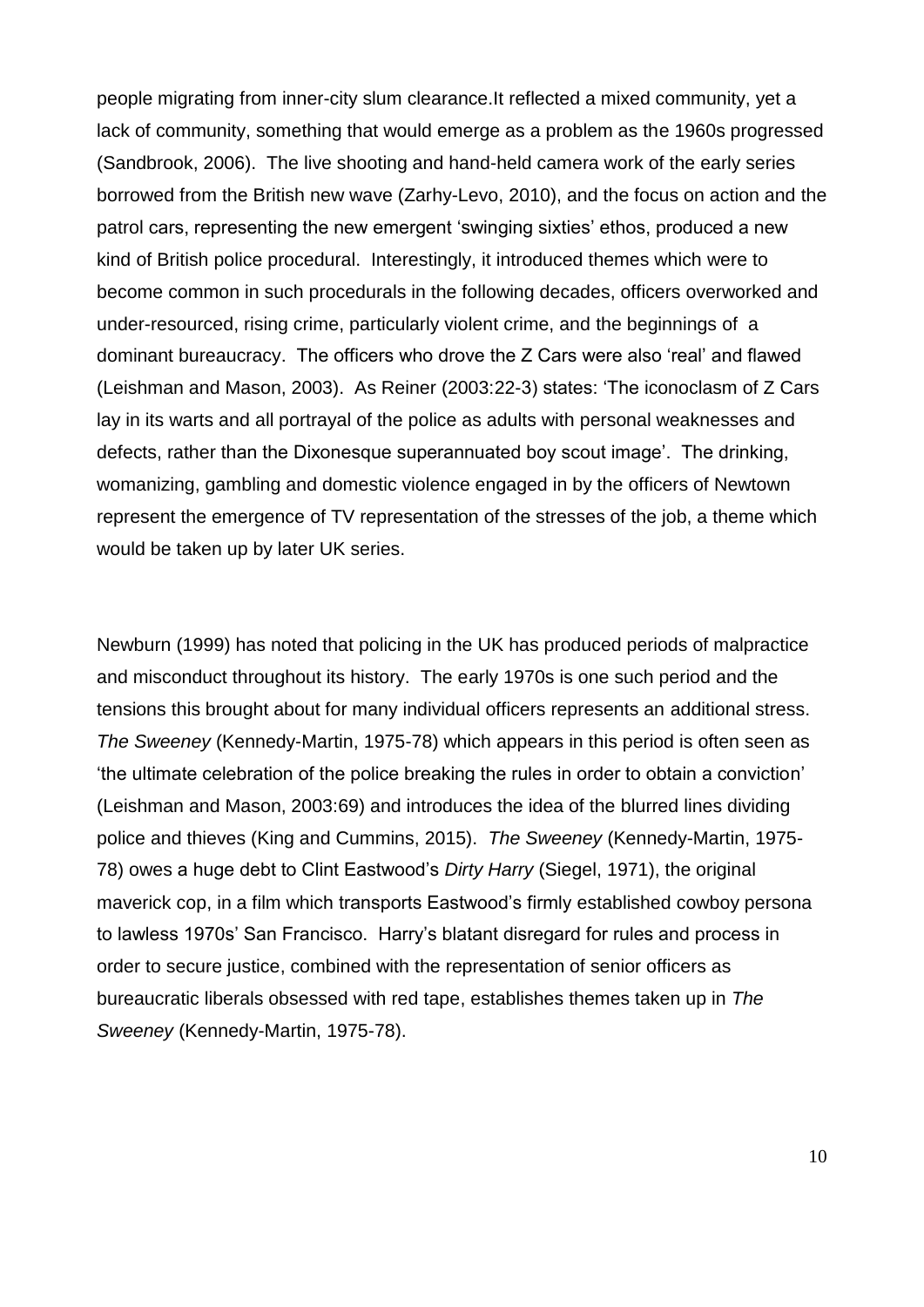Reiner (2003:24) sees *The Sweeney* (Kennedy-Martin, 1975-78) as the Dixon image stood on its head and represents a shift in representations of policing. 1960s' gang violence, violent crime rates, Sir Robert Mark's crusade against police corruption (Norman-Butler, 2012) and the rise of law and order as a key political issue all provide context for *The Sweeney* (Kennedy-Martin, 1975-78). *The Sweeney* (Kennedy-Martin, 1975-78) is characterized by rule breaking, frustration with bureaucracy and thief-taking by any means necessary. It is hegemonic (Hearn, 2004) cop culture (Chan, 1996) writ large, with drinking and womanizing high on the agenda. However, the main characters, Jack Regan (played by John Thaw) and George Carter (Dennis Waterman) also represent an early glimpse of a 'broken by the job' representation. Like *Dirty Harry* (Siegel, 1971), Carter is a widower while Regan's marriage has broken down due to the stresses of the job. Despite their gung-ho approach and their now infamous one liners ('we're the Sweeney son and we haven't had any dinner') their over-drinking and, often, unsuccessful or unsatisfactory attempts at womanizing and establishing relationships often creates an atmosphere of pathos and vulnerability around the characters, a precursor of the 21<sup>st</sup> examples discussed later.

The transition from the 1970s to the 1980s saw the launch of the Bill (McQueen, 1984- 2010), a return to Dixon-like community policing, mixed with *Z Cars* style estate based social problems, plus a range of 'equal opportunities' (Brunsdon, 1998) procedurals (see Heidensohn and Brown [2008] for an outline and analysis of female police dramas). The Bill (McQueen, 1984-2010) is interesting in that as it progressed it became more soaplike, with the private lives of its characters, often broken-by the job (Jim Carver as prime example), getting as much air time as the actual procedural plot.

It is the arrival of *Between the Lines* (Wilsher, 1992-94) in the 1990s which takes the blurring of the boundaries between policing and criminality, and the impact that has on the lives of those involved, a step further. Characterised by Brunsdon (1998:235) as 'grubby realism', it foregrounds police corruption, bureaucratic pen-pushers as a barrier to policing, sleeping with prostitutes as a fringe benefit and romantic sexual complications around male and female officers' lives. The hegemonic masculinity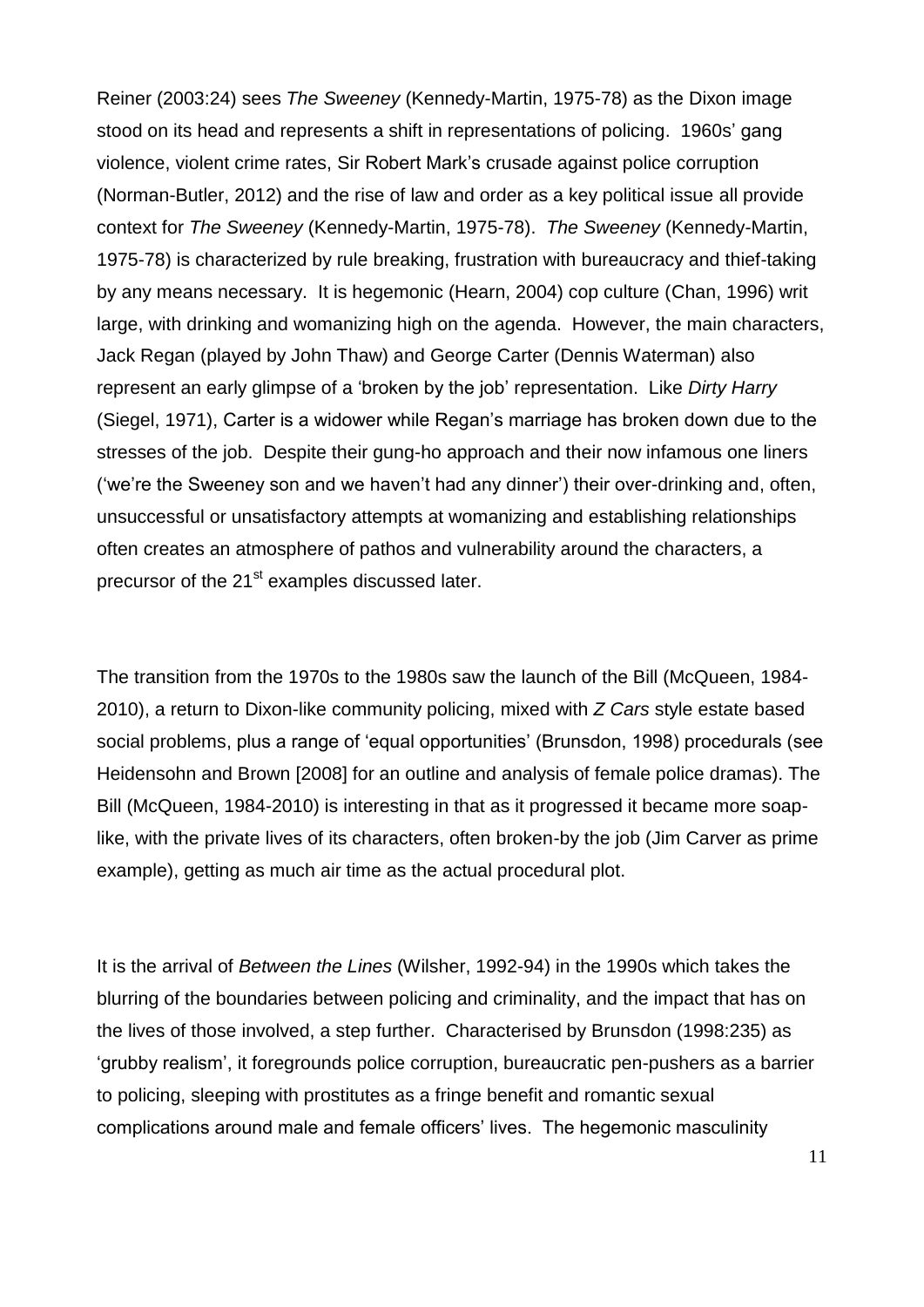(Hearn, 2004) of canteen culture (Waddington, 1999) is also present. Brunsdon (1998:239-40) states: 'Between the lives is strongly invested in the seedy glamour of a certain image of the heavy drinking, promiscuous plain-clothes man, with considerable commitment to the tendency of the pleasures of a defiantly laddish culture'. The tensions between personal and professional ethics (Leishman and Mason, 2003) though, again result in the emergence of the 'broken by the job' theme. Leishman and Mason (2003) have noted that comparisons have been made with the US cop show *Homicide: Life on the Streets* (Altassario, 1983-1999) and it is at this point that the US police procedural becomes popular in the UK. *Homicide* (Altassario, 1983-1999) is now seen as a precursor to *The Wire* (Simon, 2002-2004), very popular in the UK, running for five series and presenting a complex, nuanced portrait of police officers in a postindustrial US city. Politics and bureaucracy hampering crime-fighting remaining a central theme and, as discussed later, the series takes representation of the stressedout, dysfunctional officer to another level.

Burn out and anti-heroism exists in late  $20<sup>th</sup>$  Century drama but it accelerates as the 90s becomes the noughties. Leishman and Mason (2003) identify Pat Chappel in *The Vice* (Simner and Pursey, 1999-2003) as 'a single man with a failed marriage and teetering on the verge of burn-out' (Leishman and Mason, 2003:81). Drinking, messy surroundings and falling asleep fully dressed are attributes he shares with the *The Sweeney's* Regan and Carter. Criminal Psychologist, Fitz, in *Cracker* (McGovern, 1993- 1995) also fits the profile of anti-hero with the addition of a gambling addiction.

As previously noted, US series such as *The Wire* (Simon, 2002-2004) take this antiheroism and representation of the stresses of policing to another level. However, another key factor in the acceleration of this type of representation is the rise of popularity of Nordic Noir (and Euro Noir [Foreshaw, 2015]) in the UK in the 21<sup>st</sup> Century. Robert Murphy's 2010 documentary *Nordic Noir: The Story of Scandinavian Crime Fiction* (Murphy, 2010) charts the rise of the popularity of Scandinavian crime fiction and its TV and film spin-offs. In the documentary it is argued that there are a number of factors which made the Nordic countries a suitable setting for crime stories which draw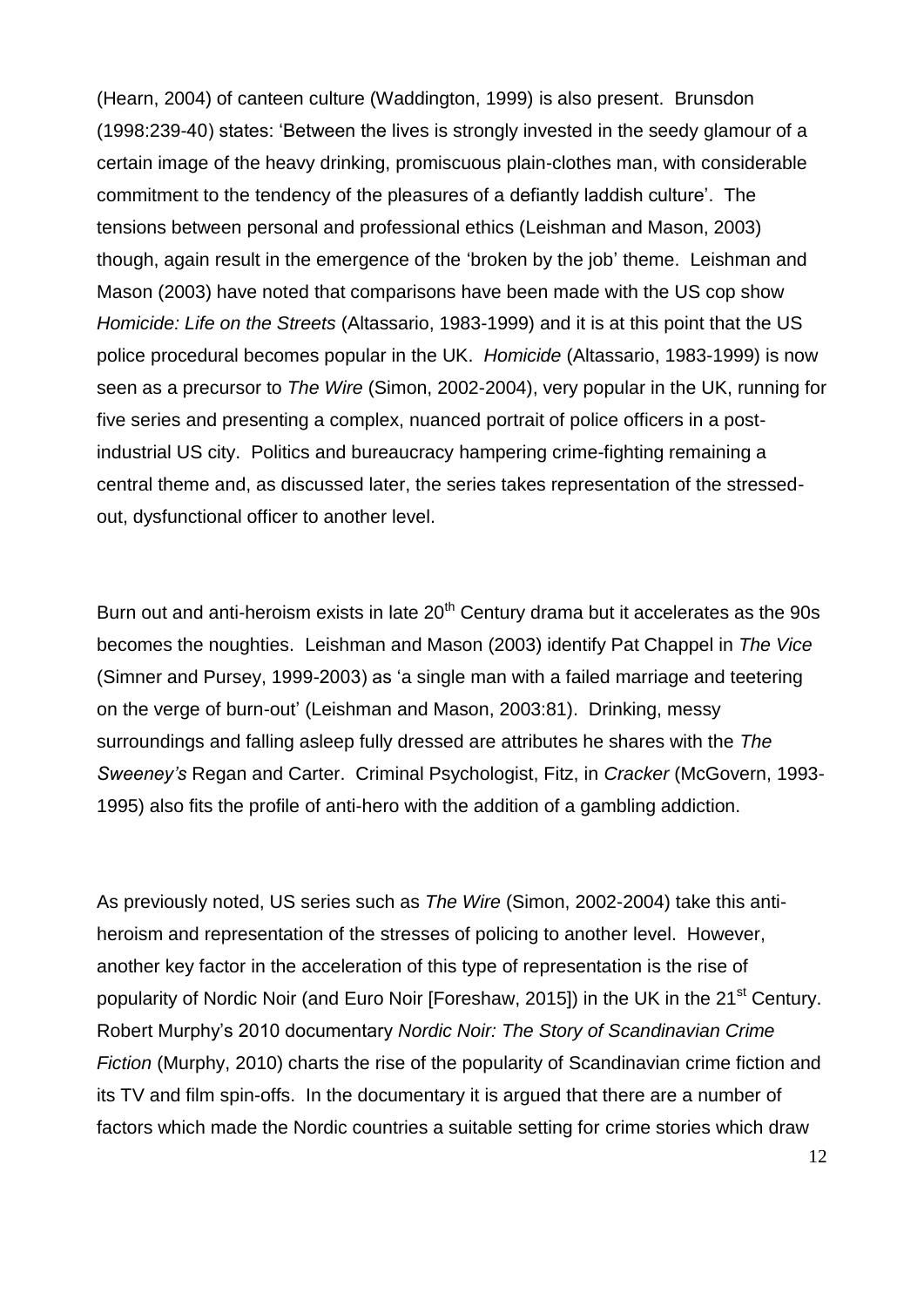on the 'Noir' tradition; the grey gloomy weather, the darkness and an atmosphere where 'bad things happen', the centrality of the dark secrets hidden within the apparent liberal Nordic model of politics, the unsolved murder of Swedish PM Olaf Palme in 1986 and natural anxieties caused by 'new' social issues such as immigration, asylum and an economic crisis. The works of Steig Larsson, Karin Fossum, Jo Nesbo and Henning Mankell all contain examples of central characters who are, typically, detectives worn down by the cares and stresses of the job and are far from heroic.

Mankell's *Wallander* (Mankell, 2005-2013) perhaps the most popular Nordic detective in the UK, follows a similar pattern, the ultimate stressed out, broken-by-the-job middle aged detective, particularly in the Swedish TV series version (there are three TV incarnations of *Wallander* [Mankell, 2005-2013]). Here he is played by Krister Henriksson as anguished, uncertain, verging on the alcoholic, divorced and with a difficult relationship with his daughter, Linda, who is also a police officer. He is world weary, absorbed by the job and while the bureaucratic pen-pushers are still present it is the horrors that he has witnessed that weigh him down. In this sense the officers in David Peace's Red Riding quartet later filmed as the Red Riding Trilogy (Jarrold et al., 2009) have more in common with Nordic Noir (Murphy, 2010) than their earlier UK counterparts. Peace's work has been termed Yorkshire Noir (King and Cummins, 2013) and this will be discussed in the next section in more detail, along with an example of Nordic Noir and a US drama series, all of which draw together themes which have emerged from a review of the relationship between policing, stress and the way in which this has increasingly become central to representation of policing.

### *Wallander*

The *Wallander* novels have been filmed for TV ,in both English and Swedish, with Kenneth Branagh and Krister Henriksson in the title role. Swedish film versions have also been made with Rolf Lässgard as Wallander. The longest running of these features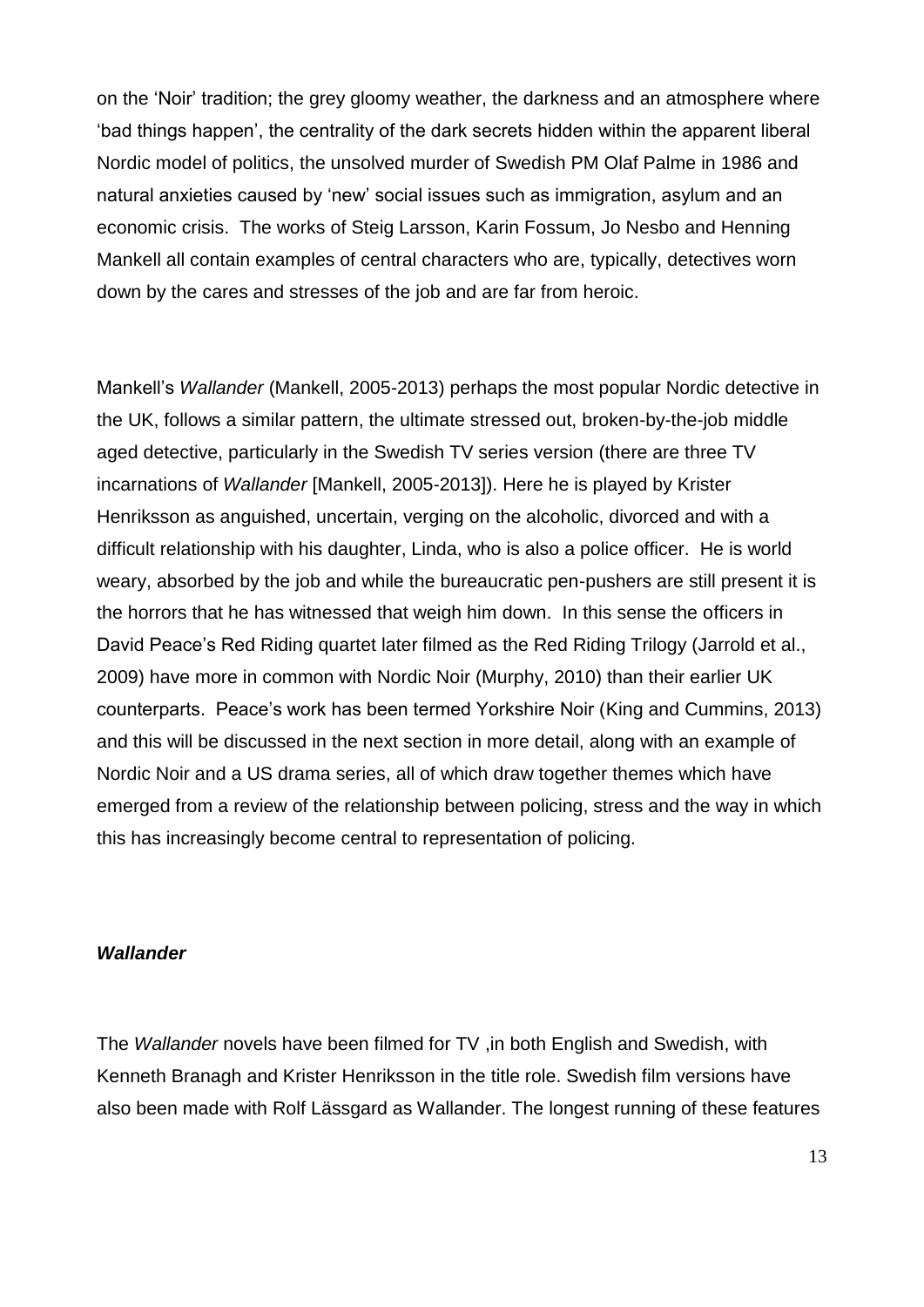Henriksson as Inspector Kurt Wallander, a policeman whose lot is certainly not a happy one (Clarke, 2005), a portrayal of a world weary man, worn-down-by-the-job, subject to the stresses of both his external and internal environment. The insecurity and xenophobia of modern day Sweden and the dark and gloomy small town setting of Ystad, like Morse's Oxford, home to an unfeasible number of murders, provide the setting. Wallander is divorced (a common theme of the flawed, stressed-out police officer), semi-alcoholic and lives alone in a house by the sea. In many episodes he is seen working along (accompanied by his dog, Jussi) on the seashore. He has an often difficult relationship with his daughter. In an episode from 2005, *Innan Fosten* (Mankell, 2005) he tried to persuade her not to follow his route through the force, outlining the personal impact of policing: 'good cops can't quit' he tells her 'they allow themselves to be ground down without doing a thing to stop it. The job absorbs you. You don't even notice you are losing your wife and child'. He also makes numerous attempts at new relationships whilst immersed in the investigation of violent crime. *Missing* (Mankell, 2013), an episode from the final series, provides a good illustration of the representation of the stresses of modern policing. In this episode, the plot revolves around a missing child. The missing or murdered child is a common theme in police procedurals, adding an extra dimension to the stresses of the job. The plot often links a number of cases, often the trauma of previous cases coming back to haunt the current investigator. This is also true of *1974* (Jarrold, 2009), the first of the *Red Riding* (Jarrold et al., 2009) films, which starts with a news conference about a missing child, setting off a trail of investigations which links to similar cases where the children were never found and eventually a local paedophile ring (King and Cummins, 2014). The plot of *Missing* (Mankell, 2013) draws on a number of real life cases. A previous case that Wallander had failed to solve, is resolved in the episode, when a missing girl is discovered, having been held captive by a paedophile for a number of years.This is a plot which mirrors recent real life cases in Austria and the USA (Patterson, 2010; Kumar and Usborne, 2013).

*Missing* (Mankell, 2013) starts with the continuation of a story from the previous episode, with Wallander, looking disheveled, returning to work after having been suspended for leaving his gun in a bar. Colleagues, unaware of his early onset Alzheimers, blame it on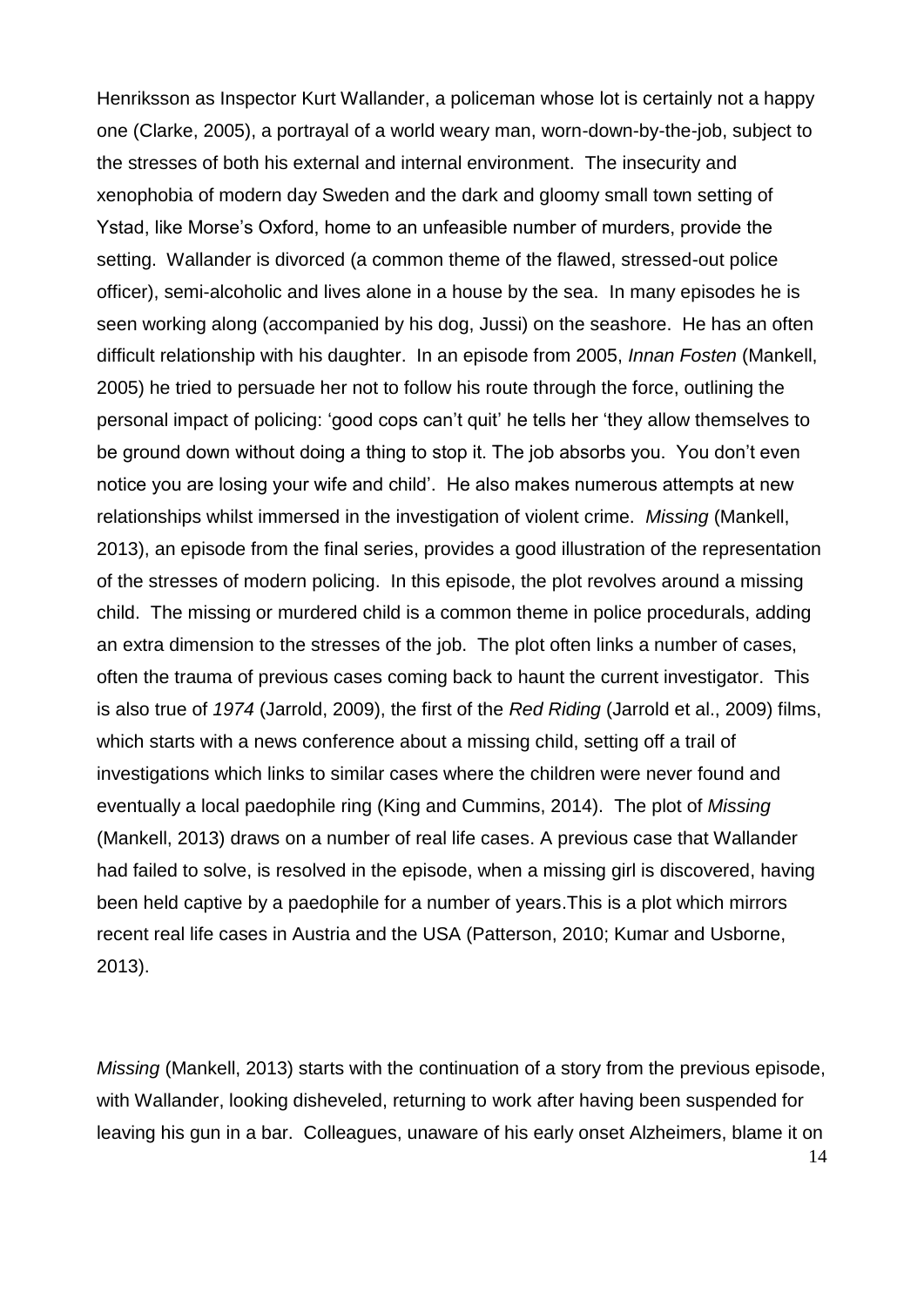his usual semi-alcoholic state. In *Missing* (Mankell, 2013) Wallander is often seen walking alone, or with the ever-faithful Jussi, thinking, immersed in the job, the oncoming disease adding one more layer of confusion and dishevelment. Difficulties in his relationship with Linda, his daughter, and his attempts at another new relationship feature in a number of scenes. At the beginning of the episode the scene is set as two separated, warring parents exchange angry words as the father collects the daughter for an access visit. When the child disappears the parents seem to be prime suspects, particularly the father ,as it is discovered that he was intending to flee the country with his daughter to avoid a custody battle. Wallander, however, is drawn back to the trauma of a previous unsolved case in which the mother was wrongly accused. The case, we are led to understand, still preys on his mind, again, something found in interviews with retired police officers in the UK in a recent study (Cummins et al., 2014). Flashback scenes from Wallander's thoughts play out on the screen as a prelude to Wallander being drawn back to visit the wrongly accused mother, having linked the cases. 'Why are you here?' she asks him, becoming angry, and as he leaves, the violent and traumatic world in which victim and police officer find themselves is exemplified as she tells him 'I still dream of killing you'. The case resolves with both girls discovered, the perpetrator being a local shopkeeper, but the twists and turns in the plot throughout the episode exemplify Hynes' (2012:1) argument that 'Wallander is living proof of the Nietzschean truth that if you gaze for long into the abyss, the abyss gazes into you'. This applies to all the examples given here and this is at the heart of the representation of the trauma of policing in modern-day police procedurals. It is a long way from 1950s' classics such as Ealing's *The Long Arm* (Freud, 1956) where the disruption of 'normal' family life is limited to Jack Hawkins' detective having to miss taking his son to an air show as duty calls, or putting up with a bottle of beer and ham sandwiches for his tea after coming home late from working on a case.

*Wallander* (Mankell, 2005-2013), then, reflects key themes present in Nordic Noir ,with many of its plots focusing on new social issues facing modern day Sweden; the dark secrets of the past, as well as individualized violence and trauma. Kurt Wallander is immersed in his job to the exclusion of almost everything else, a victim of occupational culture as described by Sackmann (1991) and of the vicarious trauma (McCann and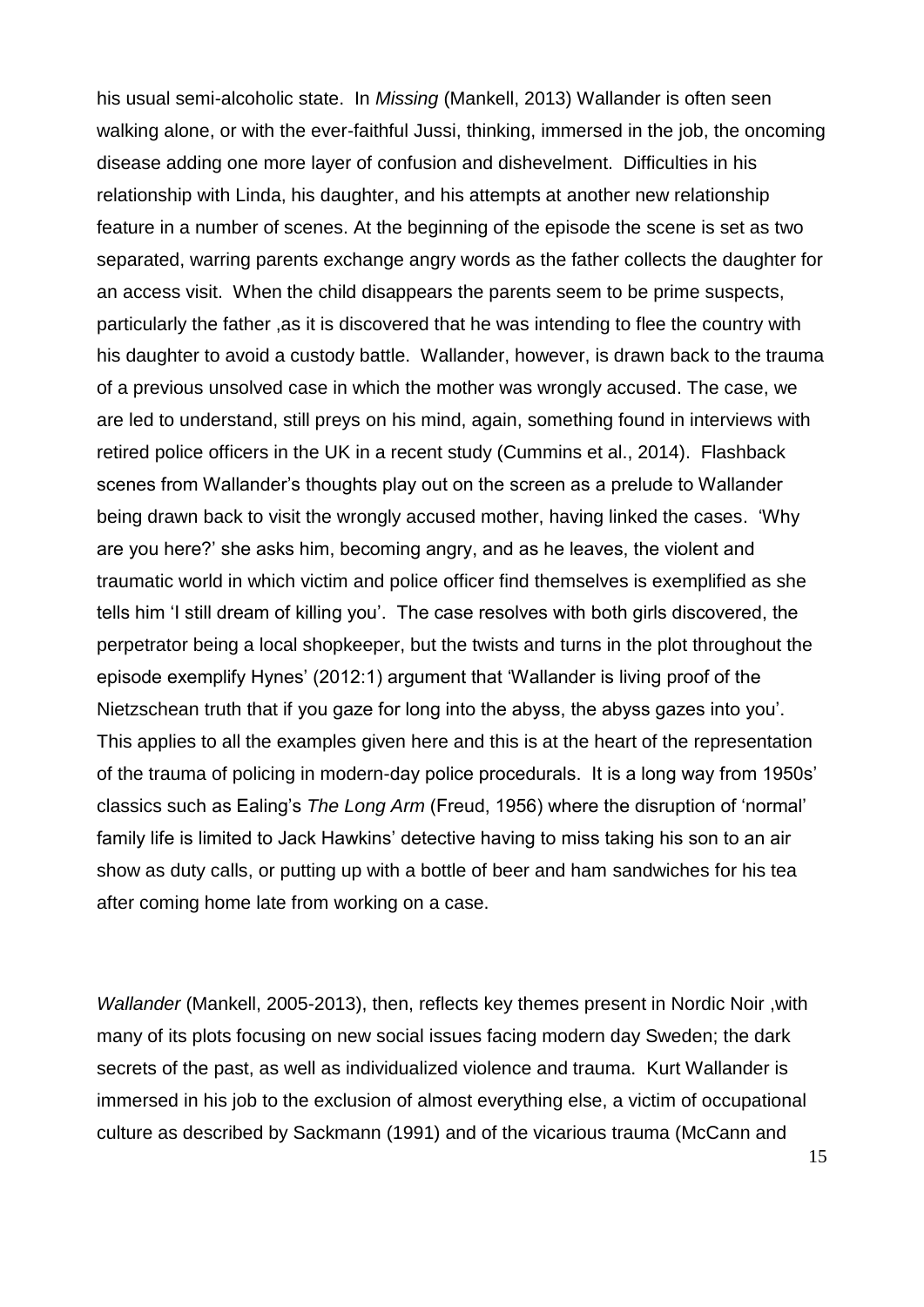Pearlmann, 1990) resulting from his exposure to the violences of others. *Wallander* (Mankell, 2005-2013) provides a good illustartion of the way in which many TV cops do not acknowledge this impact on their lives. Cummins and Jones (2010) argue that within cop culture (Reiner, 2000) there is no space to explore your own wellbeing. *Wallander* (Mankell, 2005-2013) exemplifies the fact that that things have not changed significantly since the 1970s' 'let's all go to the pub' approach to trauma, with alcohol still playing a central role.

#### *The Wire*

*The Wire*'s (Simon, 2002-2004) Jim McNulty provides a further illustration of the stress of policing and its impact on individual officers. *The Wire* has become a globally popular police procedural text and McNulty's character is a direct descendent of the *Dirty Harry* (Siegel, 1971) maverick cop model, opposed to the over-bureaucratic nature of modern day policing, providing a one-man resistance. He can also be conceptualized as drowning in his own bloody sea, an archetypal example of cop gone off the rails through the stresses of dealing with violent crime. For fans of the *The Wire* (Simon, 2002-2004) McNulty's exploits are legendary, a fact consistently referred to in the show. Drinking and having sex on duty, charging sex with a prostitute, as part of an undercover operation, to expenses, having sex on the bonnet of a car in broad daylight then flashing his badge to a passing cruiser to avoid arrest and a series of drunken one night stands are common currency in his world. He is, of course, divorced, has a difficult relationship with his ex, exacerbated by various incidents throughout the series, one of which sees him spending an access visit teaching his sons to tail one of Baltimore's biggest drug dealers.

Ever since Sam Spade and Philip Marlowe brought out a bottle and a glass from their desk drawer (Clarke, 2005) the link between the lone maverick detective and a overdependence on alcohol has been a given. In the opening scene of *Duck and Cover*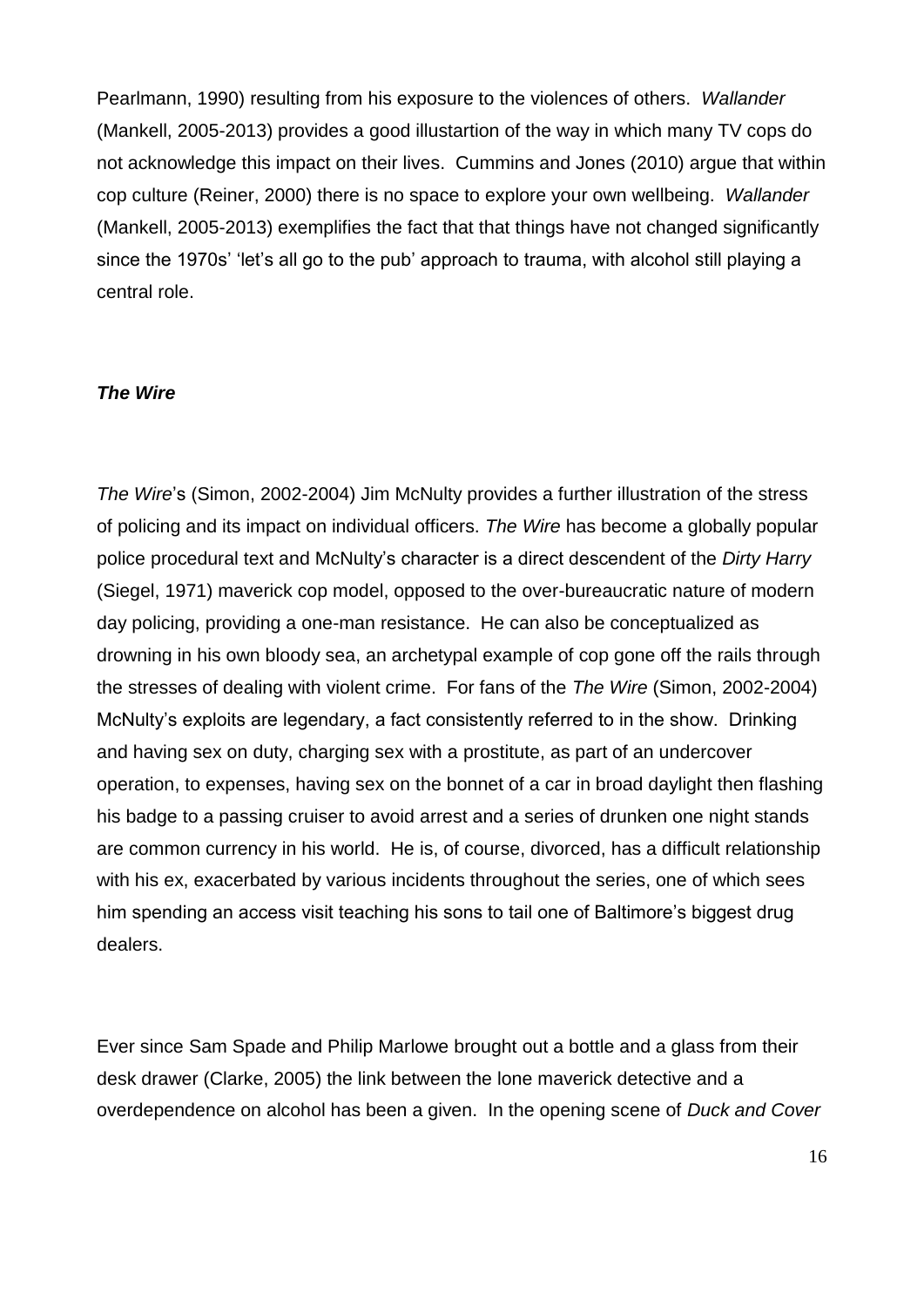(Simon, 2002-2004), an episode from *The Wire*, Season Two, we see McNulty in the middle of what is, later in the episode, described as 'a drunken binge of legendary proportion'. Having finished a row with his ex wife over the phone he demands one more drink from Gus, the bartender at his local bar. 'Save some for the other customers for a change', Gus tells him, but serves him one more for the road after McNulty assures him he is not going to drive. Cut to McNulty driving and the Pogues (signifier of louche drunkenness and debauchery) playing full blast in the car. McNulty crashes into the parapet of a bridge, denting the side of his car. Convinced he can make the turn without incident he goes back and tries again, this time causing more damage to the car and cutting his hand in the process. He is, all the signs would say, out of control, a mess, unaware of his own limitations. He then goes to a diner, has a one night stand with the waitress, his injured hand leaving blood all over the bed. This immersion in sex and alcohol is central to McNulty's character and these scenes punctuate in *The Wire* (Simon, 2002-2004) throughout its whole run, an attempt, it might seem, to push the maverick traumatized damaged detective character to its limits.

In McNulty's character there are parallels with some of the key themes around policing in David Peace's *Red Riding* (Jarrold et al., 2009). McNulty is staring into the abyss, operating, just like the West Yorkshire Police Force in the 1970s/80s, around blurred boundaries between policing and criminality, a fact taken to extremes in a later episode where he mutilates the corpses of homeless people and feeds information to a local reporter in order to get more resources into the department. In this sense he is a modern-day Dirty Harry, doing what it takes to sidestep the increasing bureaucracy and getting the job done.

In a later scene from *Duck and Cover* (Simon, 2002) the audience is reminded of what McNulty represents; flawed policeman and traumatized detective in extremis. The scene is set on waste ground next to a railroad siding with McNulty's battered car as backdrop, he talks with a male colleague while they drink from a bottle. 'You had a night ..... even for a legendary motherfucker like you' his colleague tells him. The constant use of the term 'legendary' applied to McNulty draws attention to the fact that the flawed police officer, out of control, as McNulty is, is part of a continuum, part of cop culture.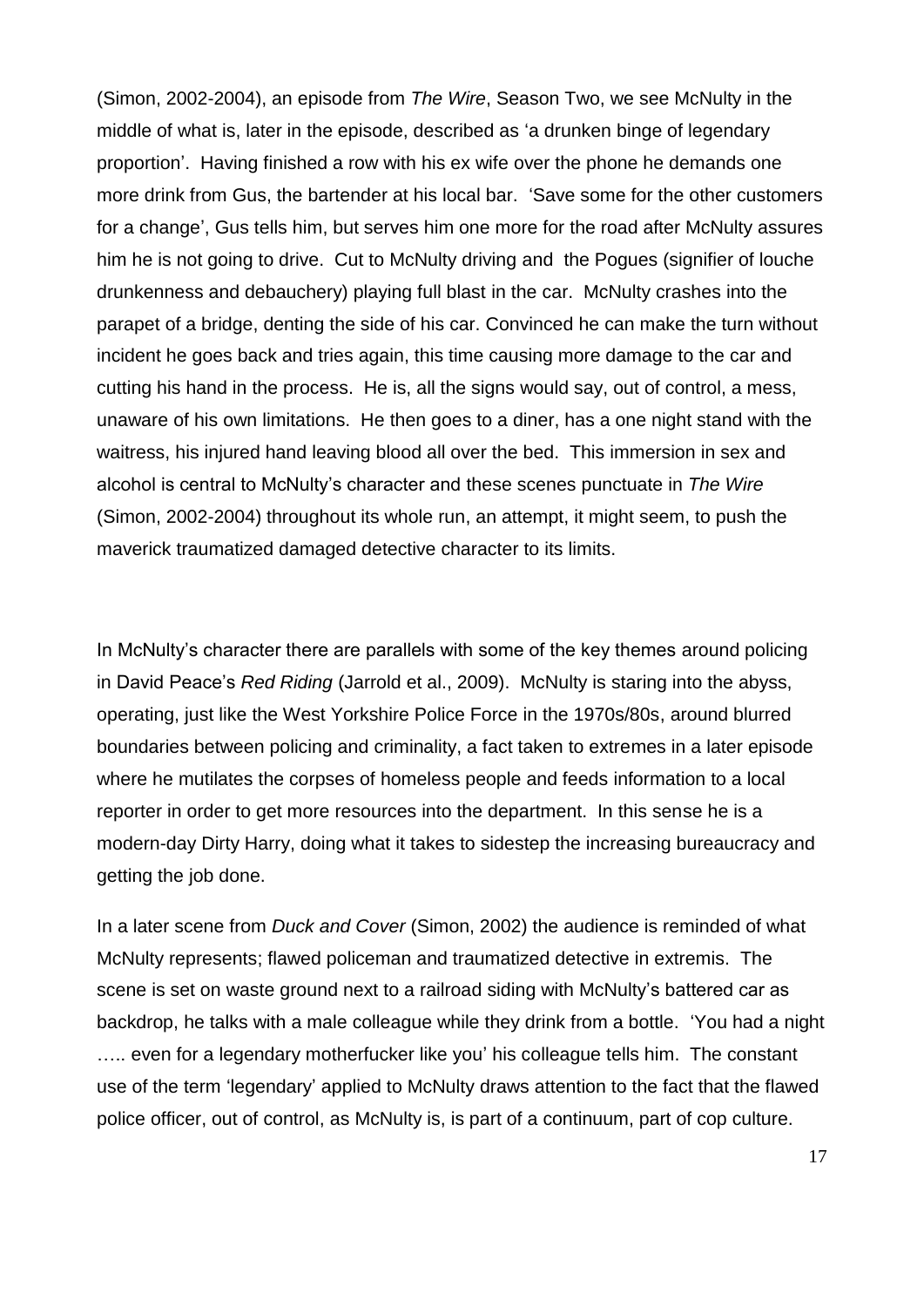'What is wrong with you man?' asks his colleague indicating that he has, indeed, again, gone too far. 'Is that floater showing up in your dream again?', he asks, searching for explanations. This is a reference to a fellow police officer's body found floating in the harbor in a previous episode but also flags up the stresses of the job, the cases that come back to haunt officers and lead them down the road to self-destruction. There are, though, signs of redemption as the writers attempt to show that McNulty and characters like him are complex, perhaps relief for the audience from a constant trail of bad behavior or maybe a reminder of where the character started out.

In a scene towards the end of *Duck and Cover* (Simon, 2002) McNulty goes for a drink with a divorced colleague. She is smartly dressed, has neatly bobbed hair and provides a visual contrast to a number of the women the audience has seen him have sexual encounters with before. He drinks beer, not shots, and the bar is not the bear pit that his regular haunt is. She invites him back for another drink. When she goes out of the room McNulty surveys what is obviously the home of a single parent, with childrens' artefacts and pictures of them at a swimming gala attached to the fridge. McNulty recognises this environment as two wholesome for him and when she returns he is wearing his jacket. 'Long day' he says. They both understand and he leaves, demonstrating that sometimes he does know his limits, the audience perhaps a little surprised that he has some. Nevertheless there is something endearing about the scene, a stark contrast to the rest of the episodes dystopian pleasures (Bolton, 2005).

The Wire (Simon, 2002-2004) pulls together themes which have gradually developed within TV cop shows from the 1960s onwards. The impact of violent crime on those who investigate it, leading to a breakdown in personal relationships and reliance on the police 'family' is central to The Wire (Simon, 2002-2004) as is the blurring of boundaries between police and criminals and the central role of the criminal entrepreneur (King and Cummins, 2015). However, it combines these themes with a central frustration around bureaucracy, a reflection of the findings of Violanti's (2010) study on cases of occupational stress and a return to the Dirty Harry (Siegel, 1971) model. The dissonance between the crime-fighter and the bureaucratic emphasis on crime rates are central to Jim McNulty's frustrations. However, what is interesting about McNulty is that he represents an excellent example of the audience's dystopian pleasure (Bolton, 2005)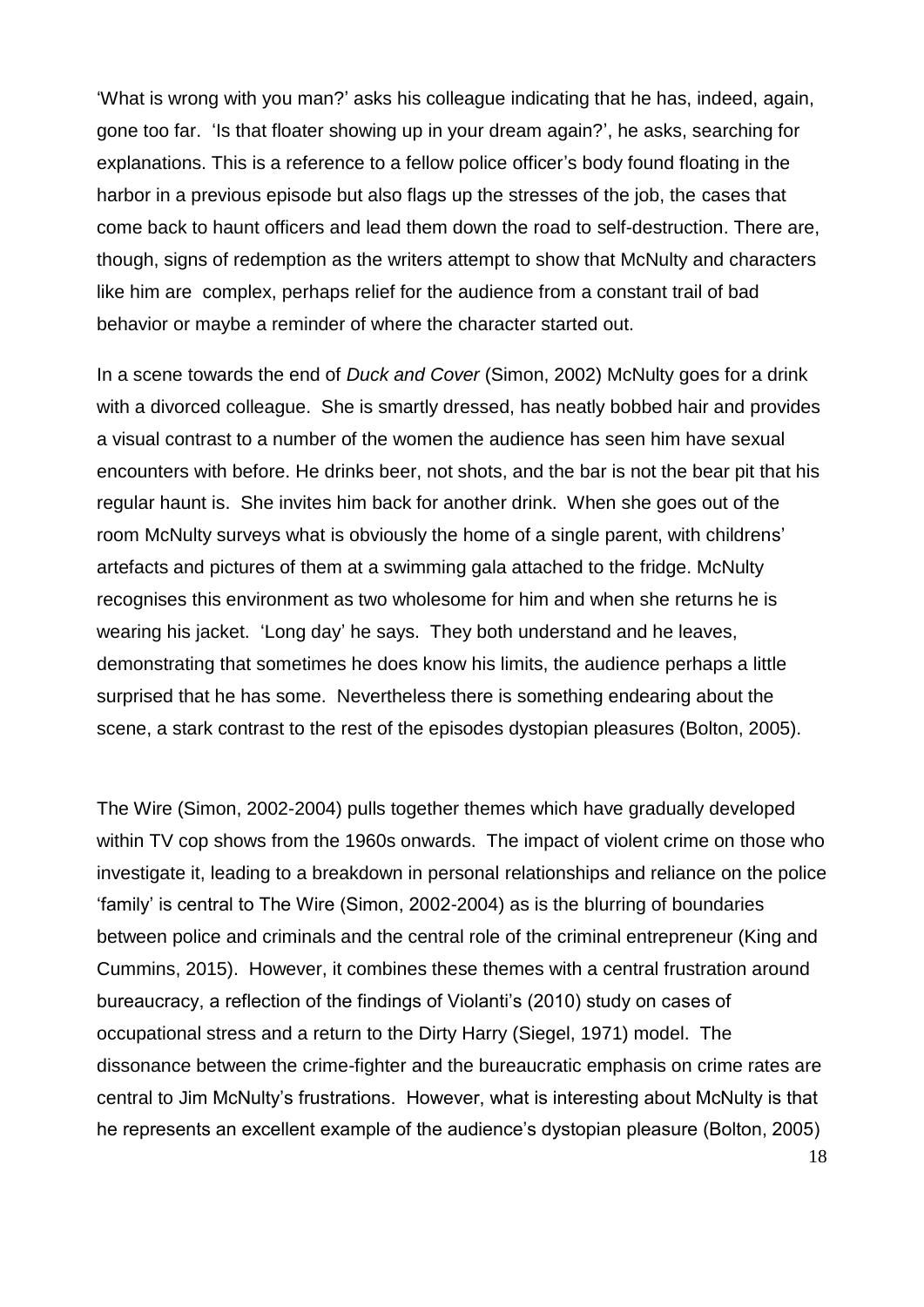in watching other humans unravel. The numerous examples of and references to his 'legendary' status and the occasional redeeming moment make him both a celebration of the hegemonic masculinity (Hearn, 2004) of cop culture (Waddington, 1999) and, perhaps, the ultimate example of 'broken by the job'.

### *In The Year of Our Lord*

David Peace's Red Riding novels (*1974*; *1977*; *1980; 1983*) were published from 1999- 2002 (Peace, 2008a; 2008b; 2008c; 2008d), initially in the UK and Japan, and filmed in 2009 as *The Red Riding Trilogy* (*Red Riding Trilogy: In the Year of Our Lord, 1974; 1980; and 1983* respectively) for Channel Four and Screen Yorkshire in the UK. There are no heroes in these novels, only the morally corrupted. Characters such as detectives Molloy and Holland in Peace's work reflect the values of the cop culture (Waddington, 1999) discussed earlier. They are forced to confront extreme misogyny and violence. They are overwhelmed by the brutality, misery and degradation in the places that surround them. However, they share many of the attitudes rooted in local places that are at the root of the hideous crimes they must investigate, the attitudes being embedded in the institutions in which they operate (King and Cummins, 2013). The officers of the newly-formed West Yorkshire Police Force in *Red Riding* (Jarrold et al., 2009) are faced with child murder, paedophilia, corruption involving criminal-entrepreneurs and involvement in the hunt for the Yorkshire Ripper.

The opening scene of *1983* (Marsh, 2009) is a flashback to a wedding in 1974, where a group of senior officers from the force discuss their plans to take control of vice in Leeds and Manchester. This includes plans to print and distribute pornography: 'out of the shop windows and into our pockets, the whole of the North of England, the girls, the shops, the mags'. Their criminal entrepreneurship (Smith, 2009) also extends to using their investment in vice to fund a venture with a corrupt local businessman. The blurring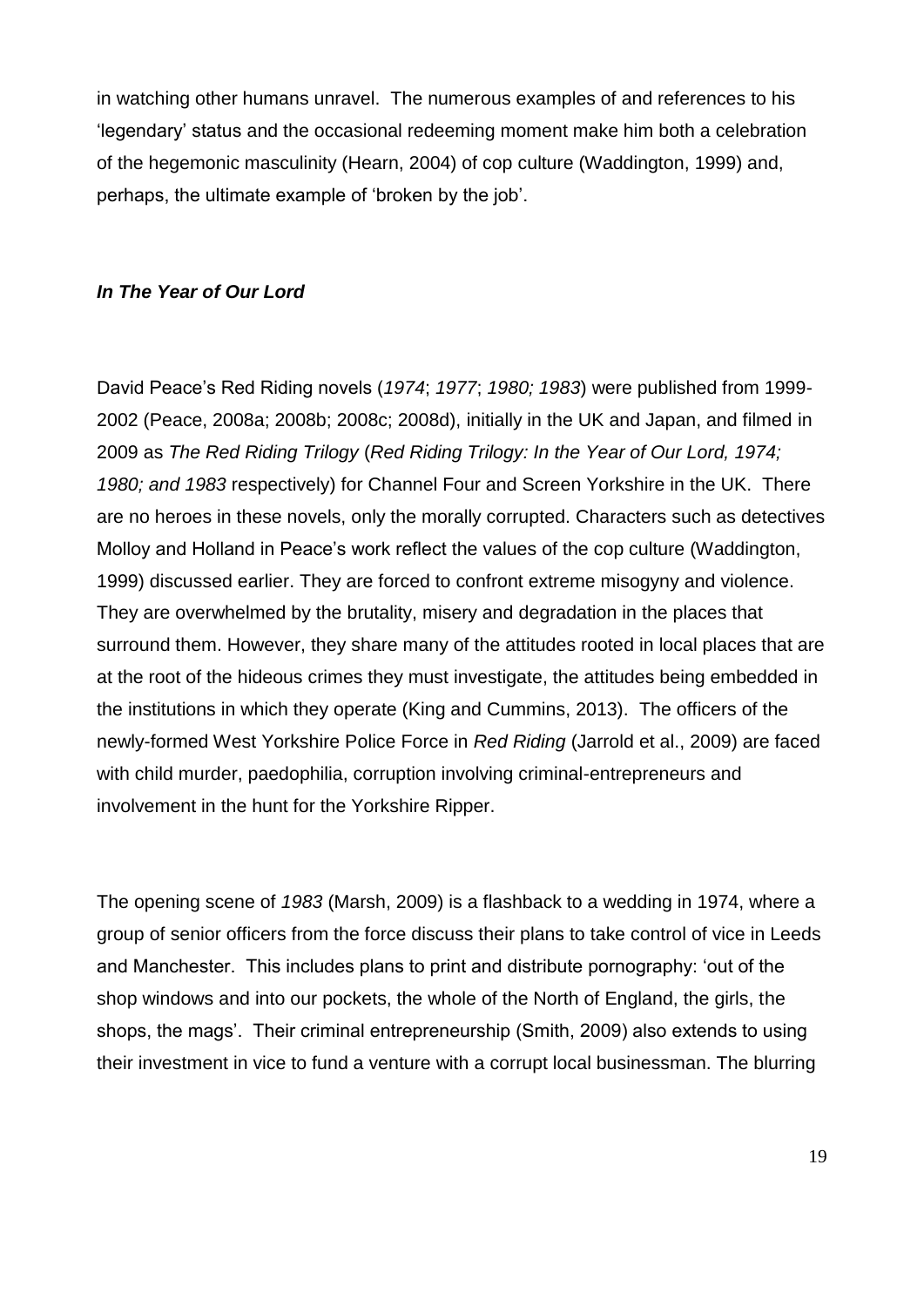of boundaries between the police and the criminal fraternity and the impact that has on the force in general and individual officers is another key theme of much contemporary police drama (King and Cummins, 2014; 2015).

In *1980* (Tucker, 2009), a police officer, Peter Hunter, is sent from Manchester to investigate West Yorkshire's handling of the Yorkshire Ripper case. Hunter is based on John Stalker, who had a role in the original Moors Murders investigation in the 1960s. Hunter, even though he does have an affair with a fellow officer on the investigation team, is possibly the only morally uncorrupted character in these novels. It is mainly through his eyes that we come to see the impact of the violence, brutality, misogyny and corruption on himself and other officers. The West Yorkshire force is rotten to its core. Hunter sees it for what it is. However, he acknowledges that individual officers did not start their careers this way. Hunter is struggling to balance his involvement in this case with his own family life. His wife has experienced a series of miscarriages but they are desperate to start a family. As he begins to become overwhelmed by the Ripper investigation, he begins to lose his moral bearings. He repeats throughout *1980* (Tucker, 2009) '*I catch him, stop him murdering mothers, orphaning children, then give us one, just one'.*

The sense of paranoia increases throughout the film *1980* (Tucker, 2009). The climax is the arrest and interrogation of Sutcliffe. Peace confronts the impact of the horror that officers meet in investigating the horrendous murders. The police are brutalised by the morally corrupt world that they inhabit. This theme is recurrent throughout the novels but reaches its peak as the Peter Sutcliffe character is eventually arrested. The investigating officer says to the suspect 'I'm the one you almost bloody killed as well' a direct reference to the stresses of the job. The interview begins with a list of victims. In the novel, this is followed by an interior narrative/poem that is worth quoting at length as it sums up the emotional impact of the case on the officers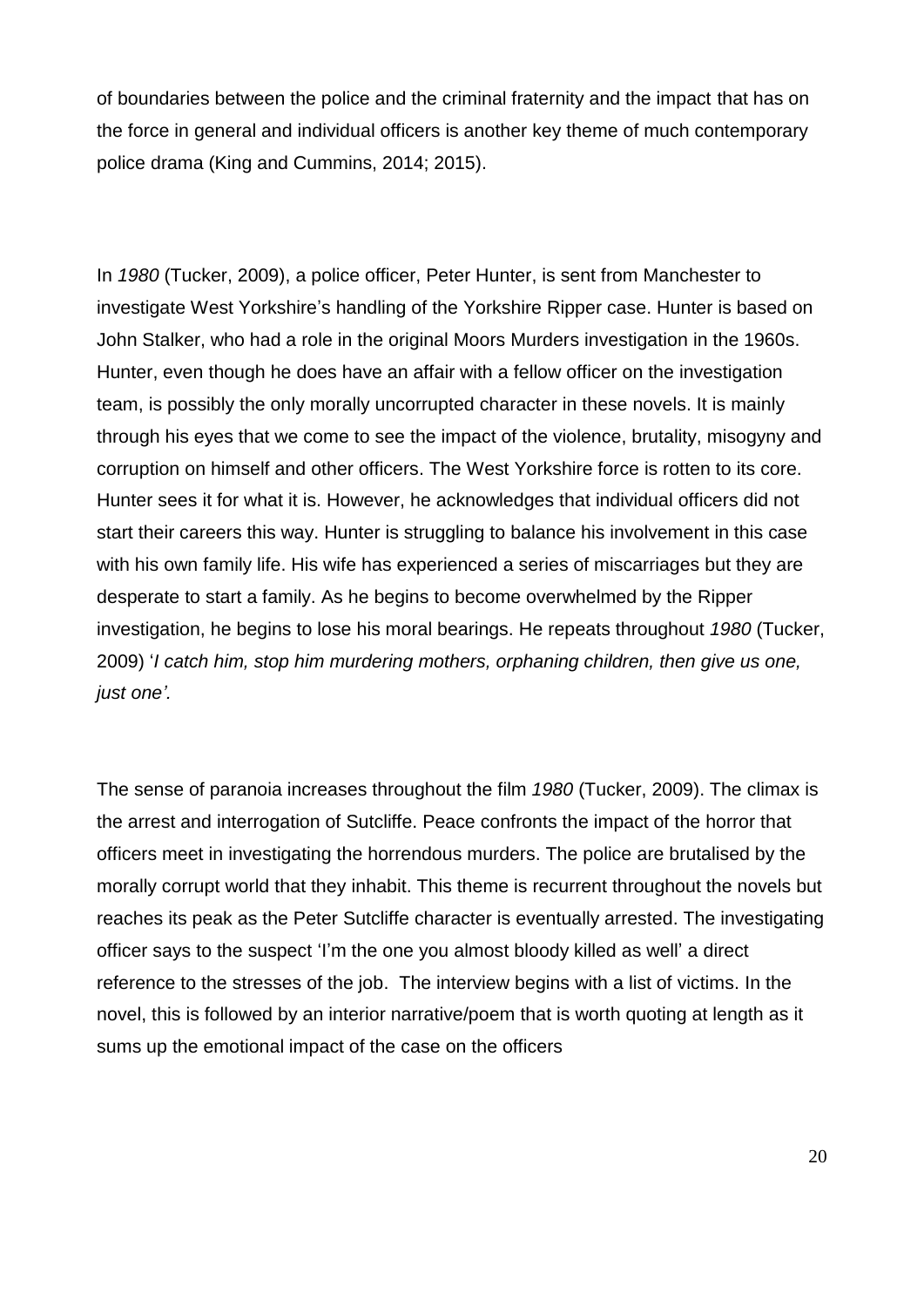*'Sixteen hours later in the dark room The dark room on our side of the glass Our side of the mirror Drowning, we're drowning here Drowning in here in his bloody sea The bloody tide in – The bloody tide high The bloody things he's said The bloody things he's done'*

(Peace, 2008c:157)

In the filmed version of the *Red Riding Trilogy* (Jarrold et al., 2009) this feeling of being drawn in to the horror and violent world of the criminals they are investigating is created via a number of explicitly violent scenes, including the final scene of *1980* where Hunter is murdered by a fellow officer. David Peace (Tickell, 2003) has argued that this type of representation of violent crime, detailed and often hard to watch, is necessary in that it provides an antidote to much of the sanitized crime fiction on film and TV. He argues that in trying to reveal the impact of crime, particularly violent crime, on victims and those such as police officers, faced with the horror of it, wider questions about society are raised and the telling of stories becomes a political act and challenges explanations of violent crime which focus solely on the psyche of the victim or perpetrator.

Successful resolution to episodes lessens the trauma for the audience, often an active decision by those who produce these texts. Jamie Nuttgens, co-producer of the *Red Riding Trilogy* (Jarrold et al., 2009) revealed to the authors in an interview conducted in 2012, that Channel Four and Screen Yorkshire insisted on a changed ending for the final part of the trilogy 'just to give the audience some hope' (Nuttgens, 2011). *Red Riding* (Jarrold et al., 2009) ends with the discovery of a missing child, some relief to the violence and trauma which characterizes the films.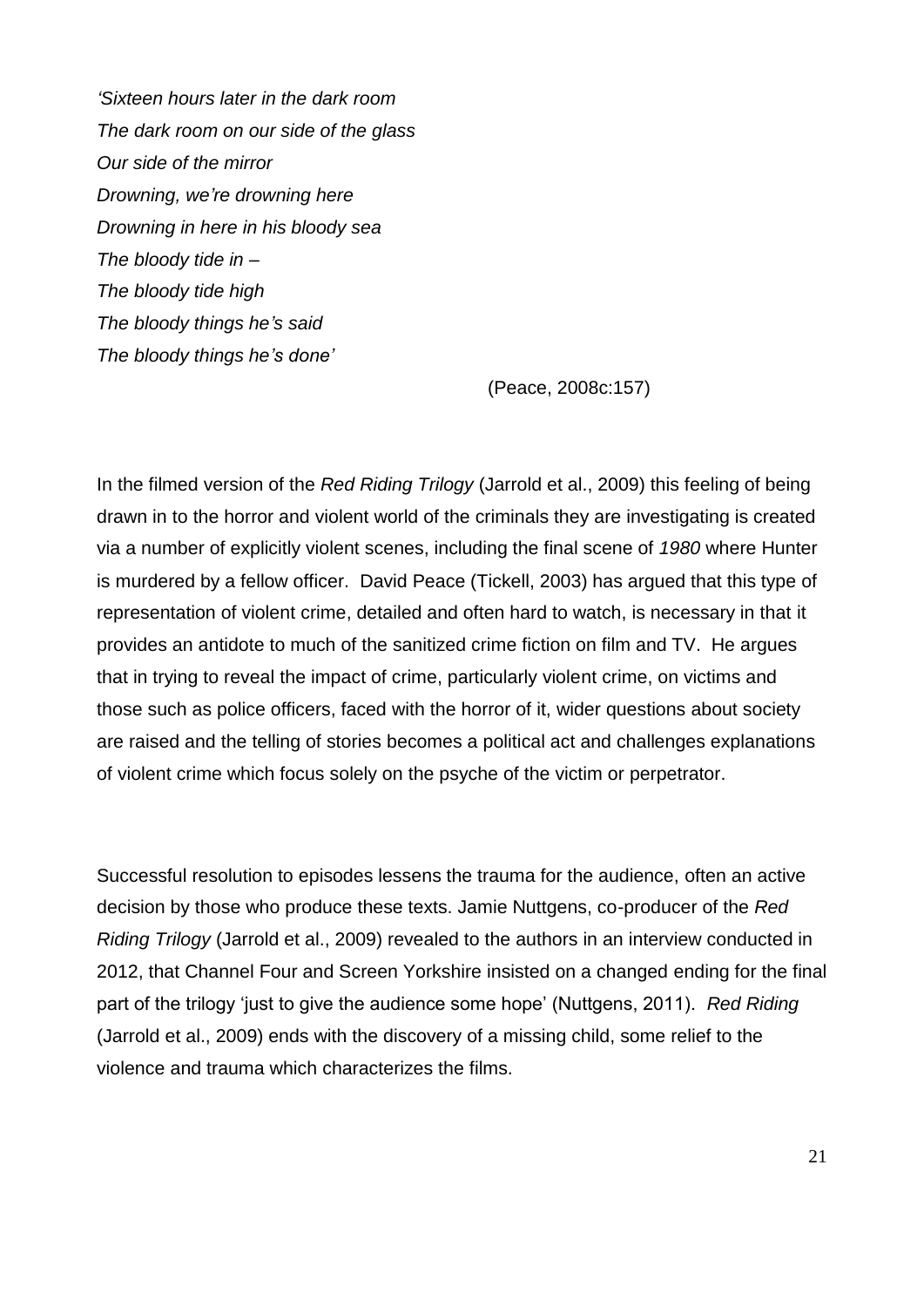Many of the themes present in *The Wire* (Simon, 2002-2004) are also found in *Red Riding* (Jarrold et al., 2009). However it is Hughes' (1962) conceptualisation of policing as 'dirty work' and Waddington's (1999:299) 'exceptional, exceptionable or illegal' behaviours that predominate. The *Red Riding Trilogy* (Jarrold et al., 2009) represents a road map to corruption, a complex interweaving of traumatic cases including vice, paedophilia and a violent serial killer, leading to a blurring of boundaries between good and evil with vicarious trauma as the common outcome. All of this is explicitly represented through, sometimes unwatchable, scenes of violence in an attempt to explain why police officers end up 'drowning'. Work by Waddington (1999) and Reiner (2000) is reflected in the hypermasculine cop culture on show in *Red Riding* (Jarrold et al., 2009) with the group identity of the police 'family' and punishment for those who transgress its rules central to the representation of policing and stress. Although set in the 1970s and 80s, author David Peace (Tickell, 2003) has made explicit his intention to use the past to explore the present and, as such, *Red Riding* (Jarrold et al., 2009) can be read as a 21st century text.

#### *Conclusion*

As part of a body of work on policing and the media, Reiner (2000) has examined the way in which the legitimacy of the police in Britain has become intertwined with representations of policing. He argues that post-war, in a so-called 'Golden Age', the legitimacy of the police as institution and, it might be said, individual officers was largely unquestioned. He describes the police in this period as being regarded as 'sacred'. However, Reiner (2000) is correct to suggest that these attitudes reflect the more conservative social values of the post-war period in the UK. Media and cultural representations of the police were overwhelming positive – perhaps best summed up in the character of George Dixon in the hugely popular UK TV series *Dixon of Dock Green* (Willis, 1955 – 1976). The programme ended in a period when the legitimacy of the police as an institution came under increasing attack, with bureaucracy and corruption as key themes reflected in programmes such as *The Sweeney* (Kennedy-Martin, 197- 1978) in the 1970s and *Between the Lines* (Wilsher, 1992-94) in the 1990s.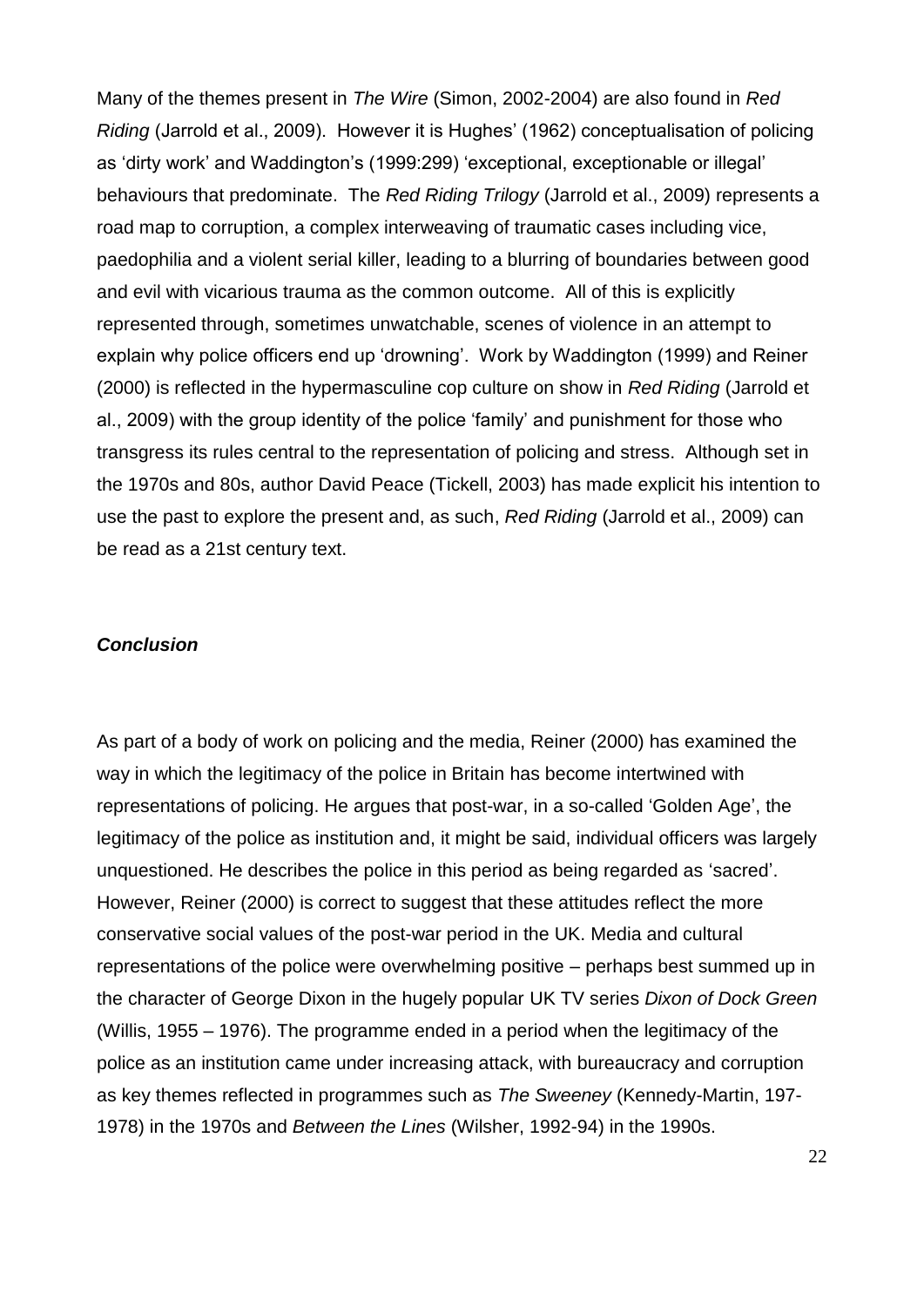The portrayal of police officers on screen, then, has undergone a huge transformation. This article has traced this change in representation with reference to the emergent literature on police culture and stress in the period discussed. The three texts subject to argued analysis by the authors represent a shift from along a continuum where (Ferrell et al.'s (2008) spectacle or carnival of crime now includes the dystopian pleasure of seeing police officers' lives disintegrate before the eyes of the audience (Bolton, 2005). It also represents a shift from stress caused by bureaucracy, consistent with findings on other large organisations (Violanti et al., 2010) to stress caused by the experiences of dealing with violence and the darker side of society; drowning in a bloody sea. In some texts, however, these themes exist side by side and sometimes, in the case of *The* Wire (Simon, 2002-2004), intertwine. The idea that George Dixon would acknowledge the impact of his work life on any aspect of his personal life seems fanciful in the extreme. There has been a significant shift in the way that police officers are portrayed. This shift has been one from the complete denial of problems to a view that all cops are psychologically damaged in one way or another. Looking at the main characteristics of these police officers they can be read as almost classic cases of PTSD. It should be emphasised that none of the officers in , *Wallander* (Mankell, 2005 – 2013) , *The* Wire (Simon, 2002 - 2004) or *Red Riding* (Jarrold et al., 2009), or their colleagues and those around them ,see their behaviour in these terms. While *Dirty Harry* (Siegel, 1971) was damaged, he was in control whereas in modern day representations the predominant model is out of control and staring into the abyss. In these portrayals police officers also lose any meaningful sense of boundaries both personal and professional. In *Red Riding* (Jarrold et al., 2009), officers regularly assault suspects – clearly a feature of the policing landscape of the time – or sleep with local prostitutes. There is a form of paranoia that runs throughout *Red Riding* (Jarrold et al., 2009). The awful events that are being investigated seem to have ensured that the police have lost any moral sense that they may have once had. There seem to be no rules apart from *'this is the North where we do what we want'.* Similarly, McNulty seems to have lost all sense of personal and professional boundaries, while Wallander is a man broken by the job.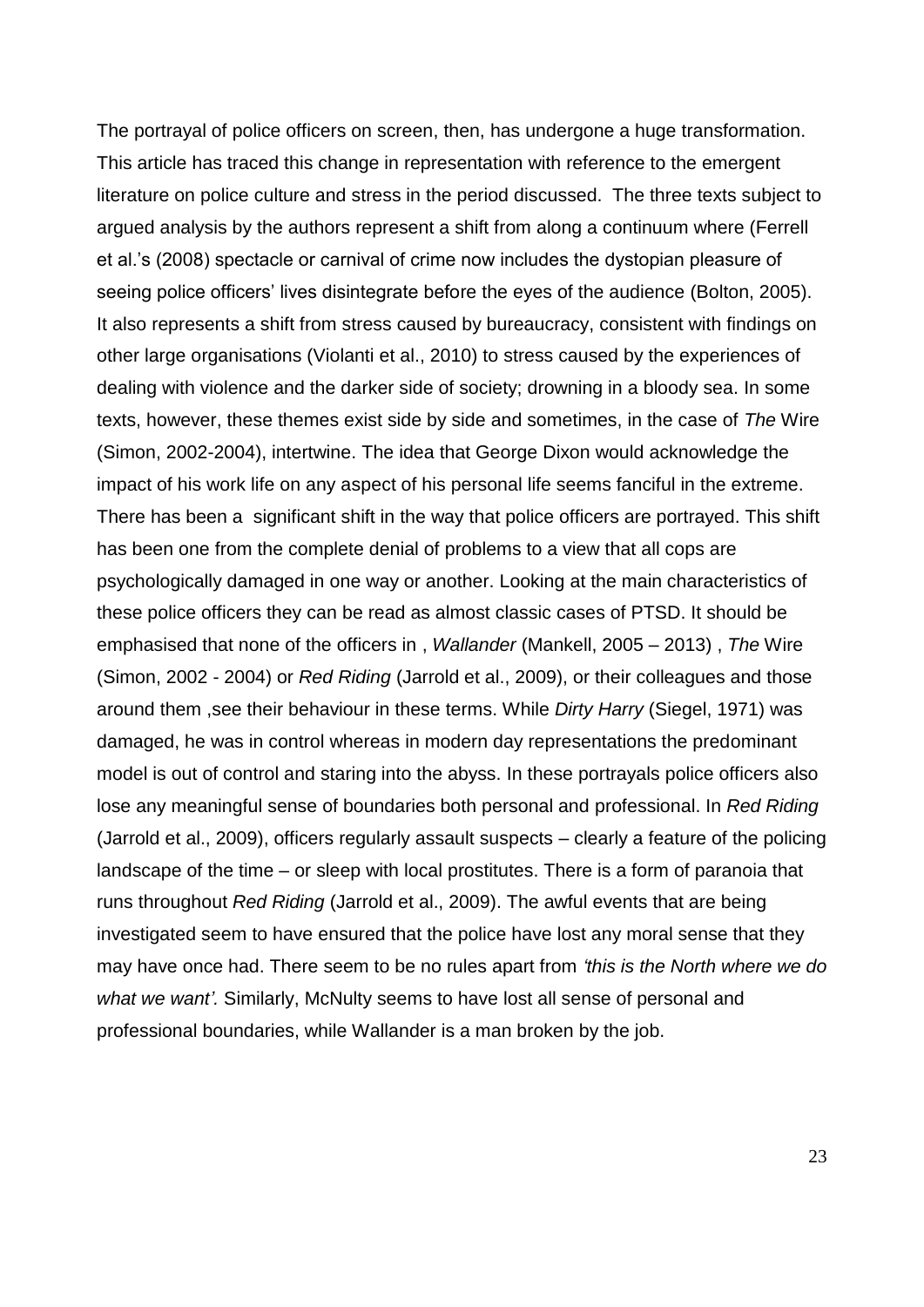The importance of and power and impact of representation has been well documented (Dyer,1993;Hall, 1997) If then, as Reiner (2000) suggests, representations of policing in the media has an impact both on public perceptions and the development of policing, the predominance of the 'broken by the job' representations discussed here have a potential impact on the audience, police officers and policy makers. There is no denying the popularity of such representations with 21<sup>st</sup> century audiences and the predominance of these dystopian pleasures (Bolton, 2005) in modern day cop shows. In addition, recent work with retired police officers (Cummins et al., 2014) and the emergence of bloggers documenting their experiences of the stresses of policing, suggests that there is some correlation between these representations and the reality of modern day policing. Further study in both of these areas would seem to be an imperative in order to further explore these issues.

### *References*

Adams, S. and Riggs, S. (2008) 'An exploratory study of vicarious trauma among therapist trainees', *Training and Education in Professional Psychology*, 2(1), 107-128.

Allen, J., Livingstone, S. and Reiner, R. (1997) 'The Generic Context for Crime: A Content Analysis of Film Synopses, 1945-1991'. *Journal of Communication*, 47(4), 89– 101.

Altassario, P. (Creator) [1983 – 1999] *Homicide: Life on The Streets*, NBC.

Bentley, N. (ed) [2005] *British Fiction of the 1990s*, London: Routledge.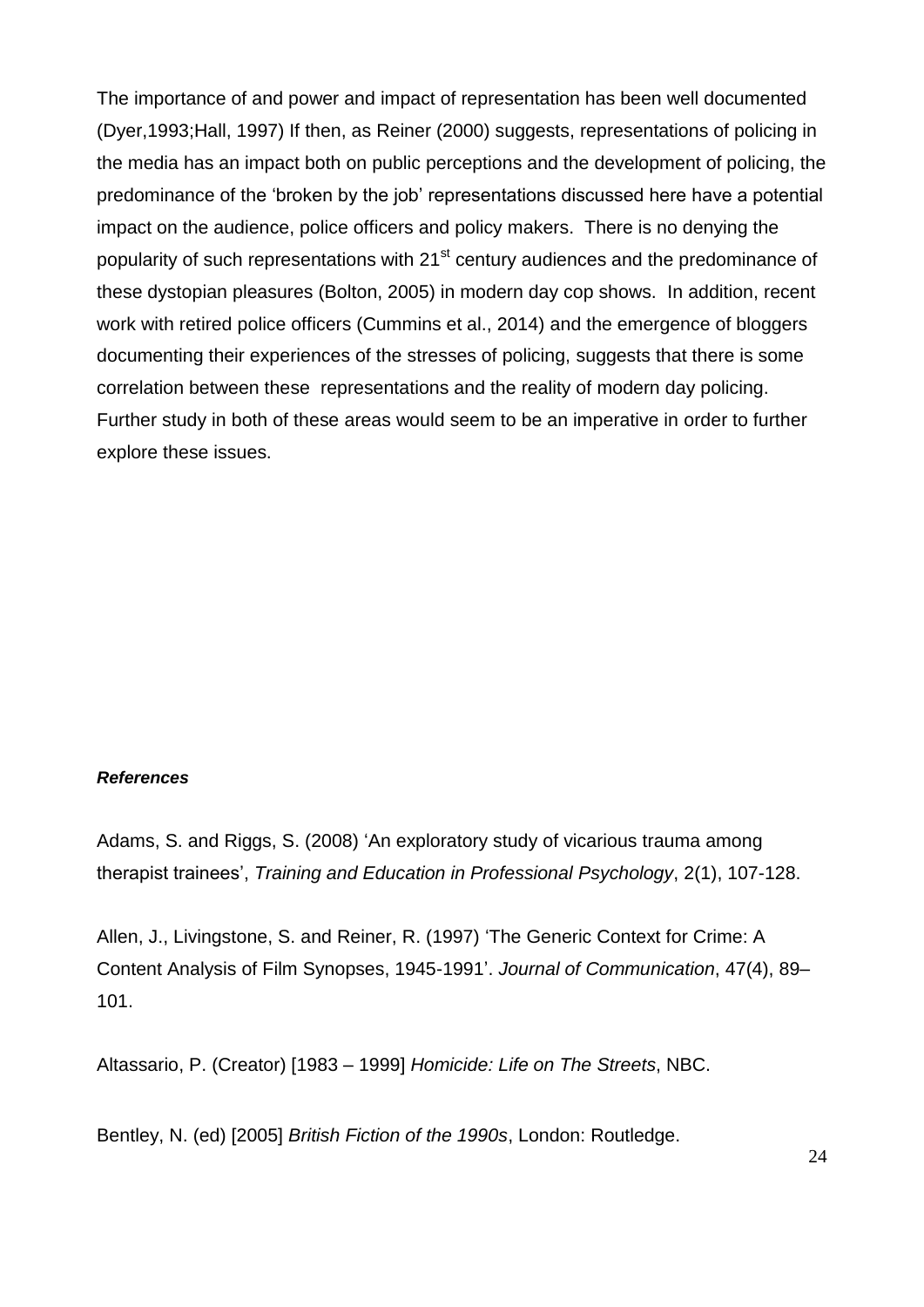Birch, D., Ashton, H., and Kamali, F. (1998). 'Alcohol drinking, illicit drug use and stress in junior house officers in north-east England', *Lancet*, 352 :785–6.

Bolton, Z. (2005) 'Entertainment as dystopia: Film Noir, Melodrama and Mildred Pierce', *Crime culture*, Spring, http:11www.crimeculture.com/Contents/Collforpapers.html. (accessed 17/07/2014).

Brunsdon, C. (1998) 'Structure of Anxiety: recent British television crime fiction', *Screen*, 39 (3) Autumn, 223-245.

Burn, G (1990): *Somebody's Husband Somebody's Son*, London: Faber and Faber.

Carrabine, E. (2008) *Crime, Culture and the Media*, Cambridge: Polity Press.

Chan, J. (1996) 'Changing Police Culture'. *British Journal of Criminology*, 36 (1), 109- 134.

Clarke, J. (2005) 'Crime and Social Orders: Interrogating the Detective Story' in J. Muncie and E. McCoughlin (eds) *The Problem of Crime*, London: Sage, 65-100.

Constable,N. (2015) 'The man who cried', http./bit.ly/1MEZ8v8 (retrieved 22/09/15 )

Cummins, I., Foley, M. and King, M. (2014) '… "And after the Break": police officers' views of TV crime drama', *Policing: A Journal of Policing and Practice*, 8(2), 205 – 211.

Cummins, I.D. and Jones, S. (2010) '"Blue remembered skills": mental health awareness training for police officers', *Journal of Adult Protection*, 12 (3), 14-19.

Dearden, B. (Director) [1950] *The Blue Lamp*, Ealing Studios.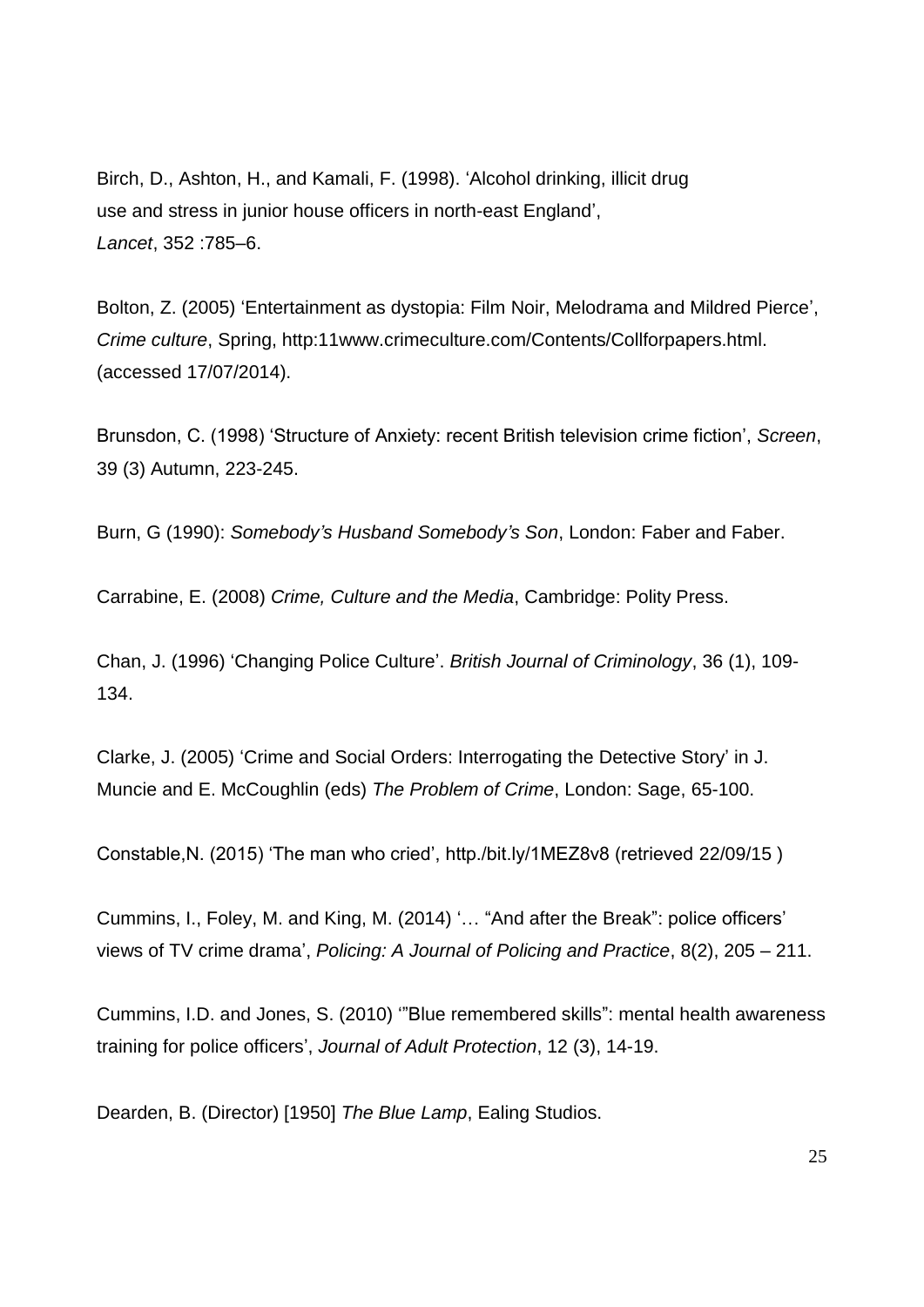Dyer, R. (1973) *Light Entertainment*, London: Hodder.

Dyer, R. (1993)*The Matter of Images; essays on representation.,* London: Routledge.

Fairclough, N. (1995) *Media Discourse*, London: Hodder.

Foreshaw, B. (2014) *Euro Noir*, Harpenden: Oldcastle Books Ltd.

Ferrell, J. Hayward, K. and Young, J. (2008) *Cultural Criminology: An Invitation*, London: Sage.

Freeman, R. (2007) 'Epistemological Bricolage: How practitioners make sense of learning', *Administration and Society*, 39, 476-479.

Freud, C. (Director) [1956] *The Long Arm*, Ealing Films/Rank.

Goldsmith, A. (1990), 'Taking Police Culture Seriously: Police Discretion and the Limits of Law', *Policing and Society*, 1, 91-114.

Hackett, D.P and Violanti, J. M. (2003): *Police Suicide: Tactics for Prevention*, Springfield IL: Charles C. Thomas.

Hall, S. (ed) (1997) *Representations; cultural representations and signifying practices,* London: Routledge.

Hearn, J. (2004) 'From Hegemonic Masculinity to the hegemony of men', *Feminist Theory*, 5(1), 49 – 72.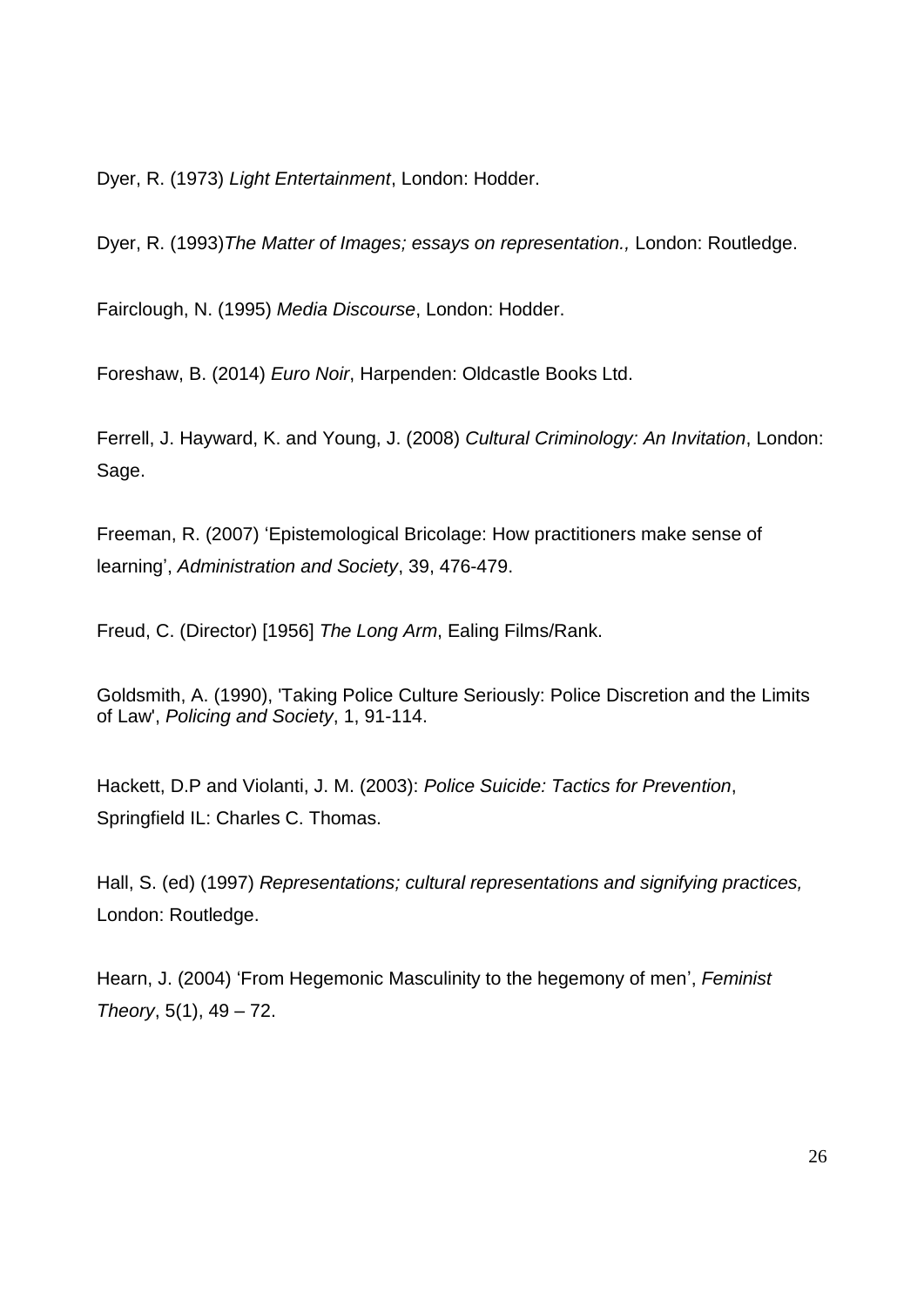Heidensohn, K. and Brown, J. (2008) 'From Juliet to Jane: women police in TV cop shows, reality, rank and careers' in T. Newburn and J. Peay (eds) *Policing, politics, culture and control*, Oxford: Hart, 111-134.

Holdaway, S. (1983) *Inside the British Police Force: A Force of Work*, Oxford: Blackwell.

Hughes, E.C. (1962) 'Good People and Dirty Work', *Social Problems*, 10/1, 3-11.

Hynes (2012) 'Wallander: why we can't get enough', [www.theguardian.com/tv-and-radio\)](http://www.theguardian.com/tv-and-radio) TV and radio blog/2012/July/731 (Accessed 21/07/14).

Jarrold, J. (Director) [2009] *1974*, Channel Four/Screen Yorkshire.

Jarrold, J., Tucker, A. and Marsh, A. (2009) [Directors] *The Red Riding Trilogy*, Channel Four/Screen Yorkshire.

Jewkes, Y. (2011) *Media and Crime*, London: Sage.

Jordan, T. (Creator) [2006-2008] *Life on Mars*, BBC TV.

Kelly, T. (2005) 'Mental health and prospective police professionals', *Policing: An International Journal of Police Strategies & Management*, 28(1), 6 – 29.

Kennedy-Martin, T. and Prior, A. (Creators) [1962 – 1978] *Z Cars*, BBC TV.

Kennedy-Martin, T. (1975-1978) *The Sweeney*, Euston Films.

Kincheloe, J. (2005) 'Onto the Next Level: Continuing the Conceptualization of The Bricolage', *Qualitative Inquiry*, 11 (3), 323-350.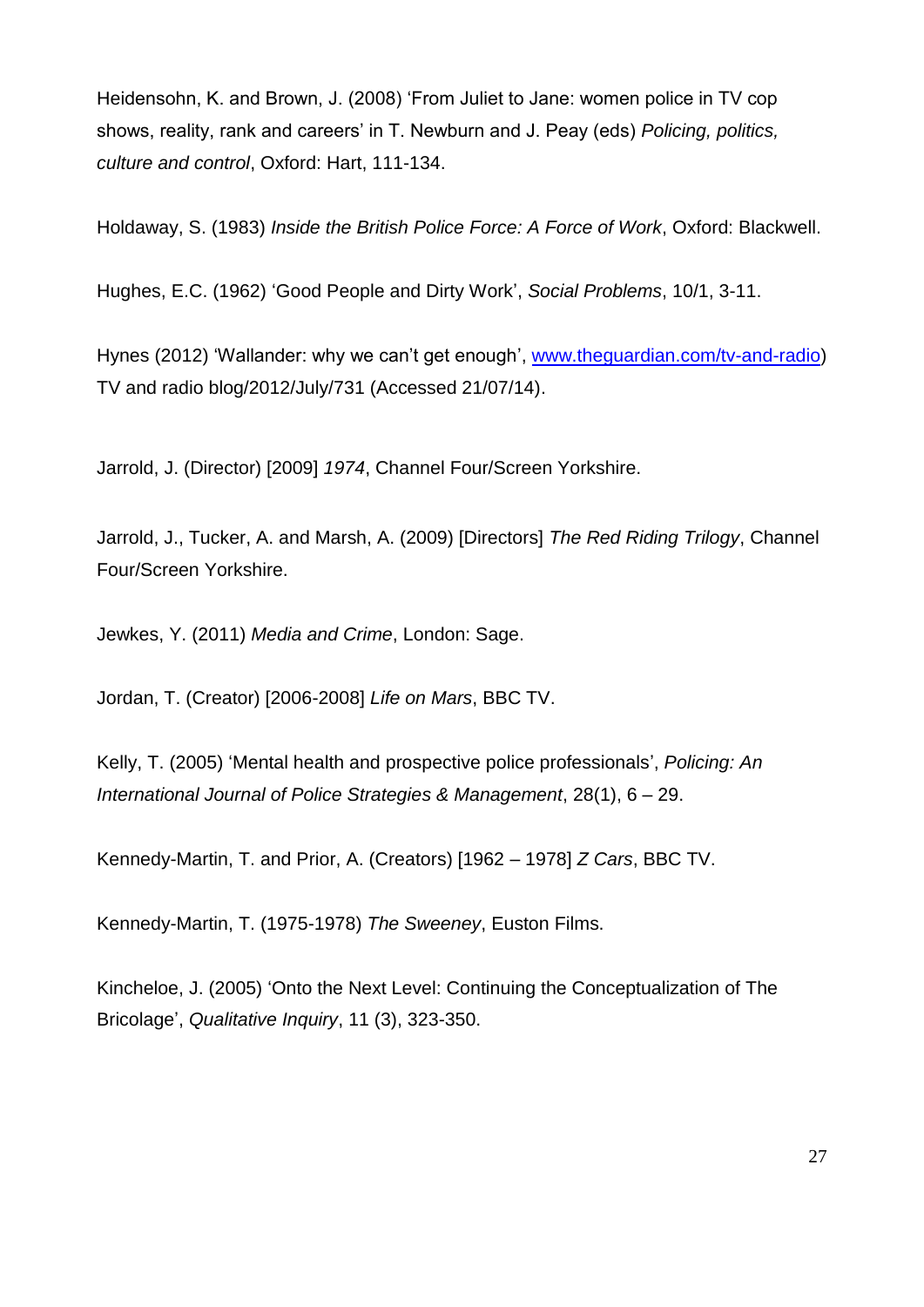King, M. and Cummins, I. (2013) '"Dead Cities, Crows, The Rain and their Ripper, The Yorkshire Ripper". The Red Riding Novels (1974, 1977, 1980, 1983) of David Peace as Leiux d'horreur', *Int Journal of Criminology and Sociological Theory*, 6, (3), June, 43-56.

King, M. and Cummins, I. (2014) 'The Violences of Men: David Peace's 1974', *Culture Society and Masculinities*, 6 (1), Spring, 91 – 108.

King, M. and Cummins, I. (2015) 'The Criminal Entrepreneur in David Peace's Red Riding' in G. McClure and R. Smith (eds), *Exploring Criminal and Illegal Enterprise: New Perspectives on Research, Policy and Practice*, Sheffield, Emerald.

Kirschmann, E (2000): *I Love a Cop: What Police Families Need to Know*, New York; The Guildford Press.

Kroes, W. M., Hurrell, J.J., & Margolis, B. (1974). 'Job stress in policemen', *Journal of Police Science and Administration*, 2, 381-387.

Kumar, N. and Usborne, D. (2013) 'Cleveland Kidnappping: Son reveals his father padlocked doors to basement because "we weren't allowed to go there"', [www.independent.co.uk/news/world/america](http://www.independent.co.uk/news/world/america) (Accessed 21/07/14).

Larsson, S. (2013) *The Millenium Trilogy Collection*, London: Quercus.

Leishman, F. and Mason, P. (2003) *Policing and the Media: Facts, Fictions and Factions*, Cullompton: Willan Publishing.

Levi-Strauss, C. (1972) *The Savage Mind* (2<sup>nd</sup> ed), London: Weiderfeld and Nicholson.

Lincoln, Y (2001) 'An emerging new bricoleur: Promises and Possibilities, a reaction to Joe Kincheloe's "Describing the bricolage"', *Qualitative Inquiry*, 7 (6), 693-696.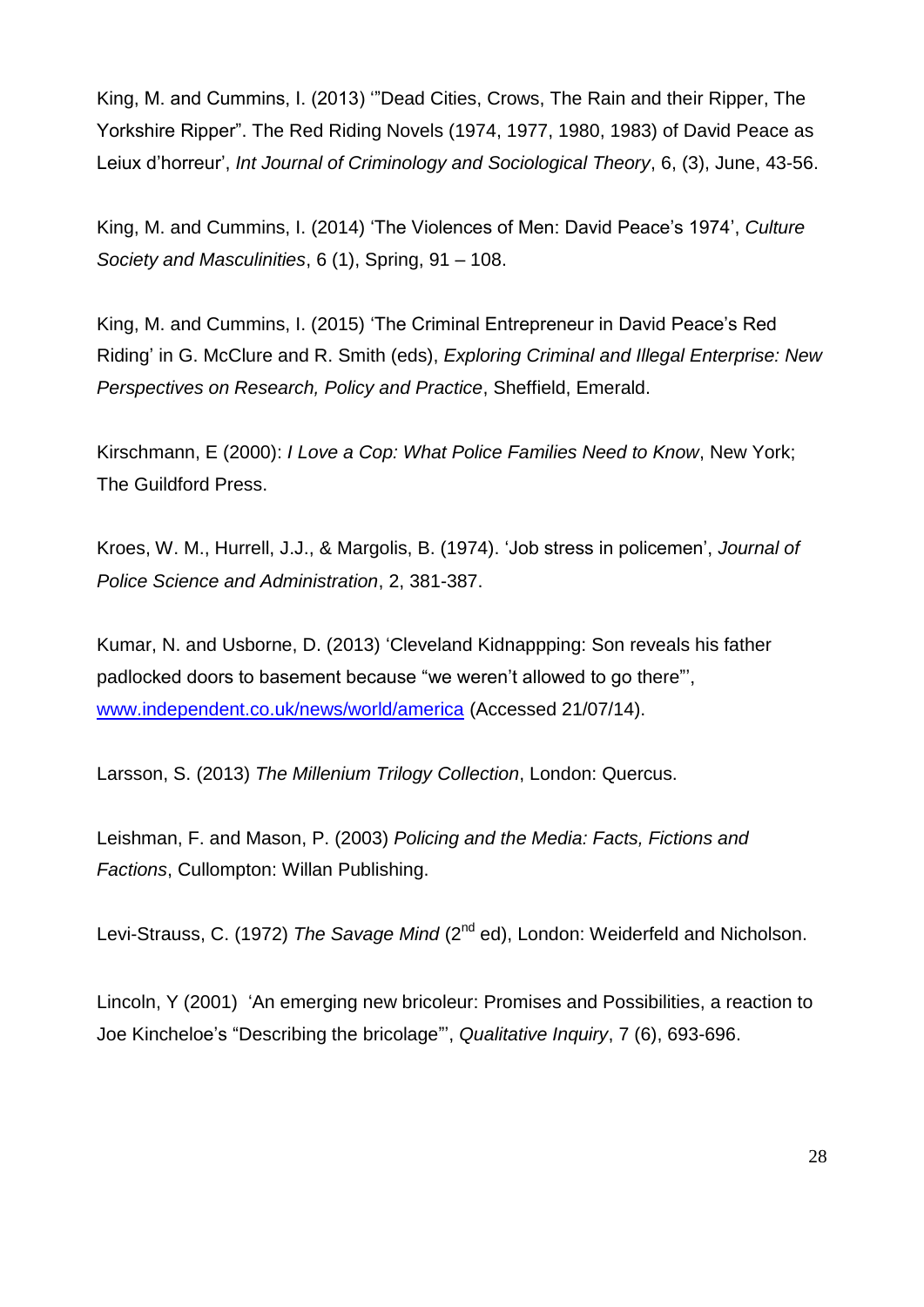Malasch, C. and Jackson, S. (1979): 'Burned out cops and their families', *Psychology Today*, 12, (12), 58-62.

Malasch, C. (1982) *Burnout: The Cost of Caring*. Prentice Hall, New York. NY.

Mankell, H. (Creator) [2005] *Innan Foster*, Yellow Bird.

Mankell, H. (Creator) [2005-2013] *Wallander*, Yellow Bird.

Mankell, H. (Creator) [2013] *Missing*, Yellow Bird.

Manning, P (1993), 'Toward a Theory of Police Organization: Polarities and Change', paper given to the International Conference on Social Change in Policing, 3-5 August, Taipei.

Marsh, A. (Director) [2009] *1983*, Channel Four/Screen Yorkshire.

McCann, I.L. and Pearlman, L. (1990) 'Vicarious Traumatisation: A Framework for Understanding the Psychological Effects of Working with Victims', *Journal of Traumatic Stress*, 3 (1), 131-141.

McGovern, J. (Creator) [1993, 1995] *Cracker*, Granada TV.

McKee, A. (2003) *Textual Analysis*: *a beginner's guide*, London: Sage.

McQueen, G. (Creator) [1984-2010] *The Bill*, Thames TV.

Mol, A. (2002) *The Body Multiple: Ontology in Medical Practices*, Durham: Duke University Press.

Morris, P. and Heal, K. (1981) *Crime Control and the Police: A Review of Research, Home Office Research Study no. 67*, London: Home Office.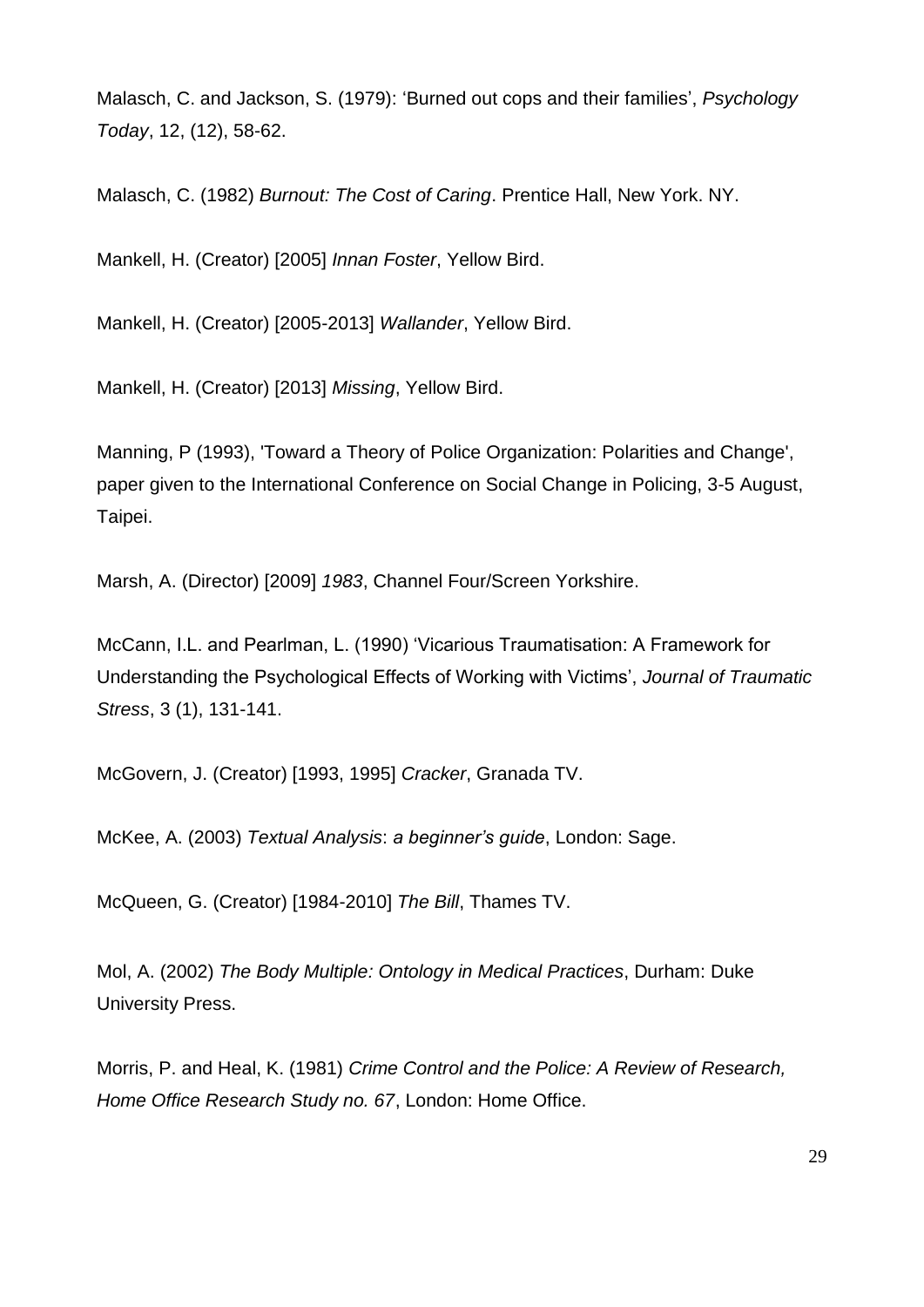Murphy, R (Director) [2010] *Nordic Noir*, BBC TV.

Newburn, T. (1999) 'To Serve and Collect', *Criminal Justice Matters*, 36, 11-12.

Norman-Butler, N. (Director) [2012] *The Lost World of the 70s*, BBC TV.

Nuttgens, J. (2011) Interview with authors, November.

Patterson, T. (2010) 'Whatever Became of Elizabeth Frity?' [www.independent.co.uk/news/world/europe](http://www.independent.co.uk/news/world/europe) (accessed 21/07/14).

Peace, D (2008a): *1974*, London: Serpent's Tail.

Peace, D (2008b): *1977*, London: Serpent's Tail.

Peace, D (2008c): *1980*, London: Serpent's Tail.

Peace, D (2008d): *1983*, London: Serpent's Tail.

Philipson, A. (Director) [2010 – Present] *Coppers*, Channel Four.

Reiner, R. (2000), *The Politics of the Police*, Oxford: OUP.

Reiner, R. (2003). 'Policing and the Media,' In Newburn, T. (ed.), *Handbook of Policing*. Abingdon: Willan, 89-111.

Royal College of Psychiatrists (2008) *Mental Health at Work*, London: Royal College of Psychiatrists.

Sackmann, S. (1991) *Cultural Knowledge in Organizations*. Newbury Park, CA: Sage.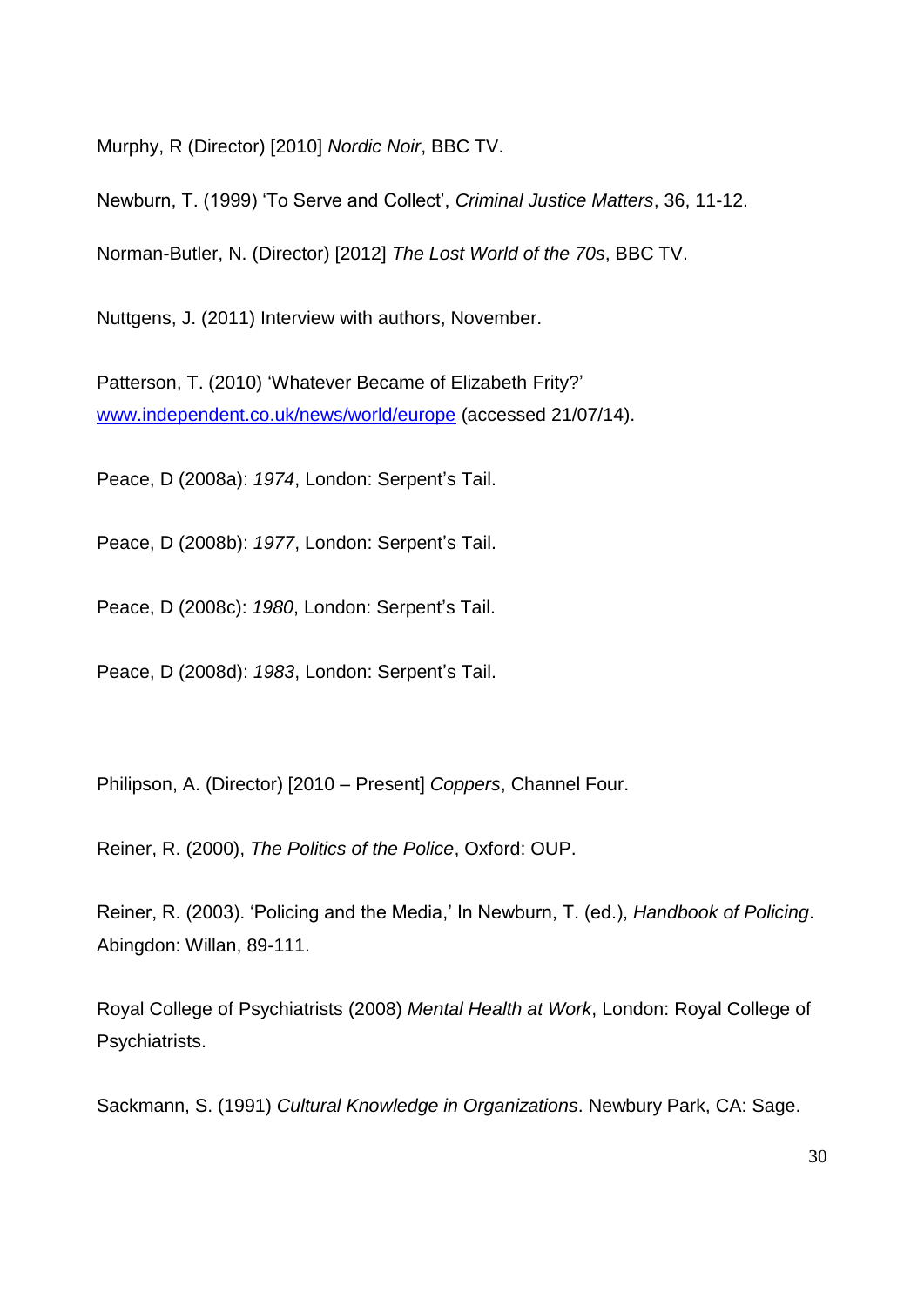Sandbrook, D. (2008) *White Heat: A History of Britain in the Swinging Sixties*, London: Little, Brown.

Saurel-Cubizolles, M.J., Zeitlin ,J., Lelong, Papiernik, E., Di Renzo, G.C., Bréart, G. (2004) 'Employment, working conditions, and preterm birth: results from the Europop case-control survey', *J Epidemiol Community Health*; 58, 395-401.

Siegel, D. (Director) [1971] *Dirty Harry*, Warner Bros.

Simner, B. and Pursey, R. (Creator) [1999-2003] *The Vice*, ITV.

Simon, R. (Creator) [2002] 'Duck and Cover', *The Wire*, ep 8, season 2, HBO.

Simon, R. (Creator) [2002-2004] *The* Wire, HBO.

Skolnick, J (1966): *Justice without trial: law enforcement in democratic society*, New York: Wiley.

Smith, R. (2009) 'Understanding Entrepreneurial Behaviour in Organised Criminals', *Journal of Enterprising Communities, People and Places in the Global Economy*, 3 (3),  $256 - 268.$ 

Tickell, P. (Director) [2003] *The Art Show: David Peace – Hunter, Joker, Ripper, Writer*, Channel Four.

Tucker, A. (Director) [2009] *1980*, Channel Four/Screen Yorkshire.

Turnbull, S. (2010) 'Crime as entertainment: The Case of TV Crime Drama, Continuum': *Journal of Media and Culture Studies*, 4, (6), December, 819-827.